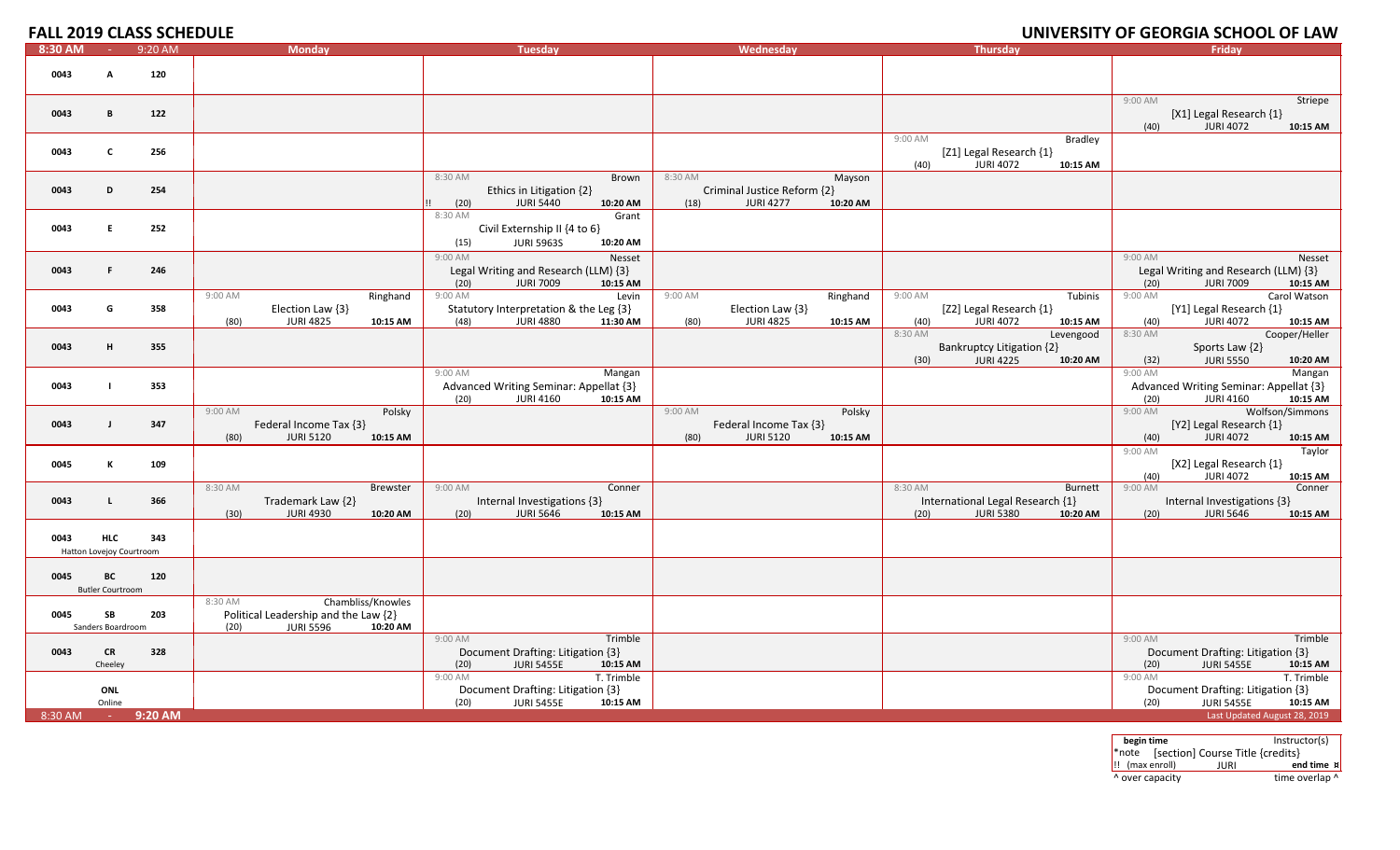|           |                          | いし ししいヒレ ししし |          |                                      |                   |          |                                        |                  |          |                             |            |          | <b>VIVI</b>                      |                | VLIVJITI UI ULUINUIA |                                        | VI LAV          |
|-----------|--------------------------|--------------|----------|--------------------------------------|-------------------|----------|----------------------------------------|------------------|----------|-----------------------------|------------|----------|----------------------------------|----------------|----------------------|----------------------------------------|-----------------|
| 9:30 AM   |                          | $10:20$ AM   |          | <b>Monday</b>                        |                   |          | <b>Tuesday</b>                         |                  |          | Wednesday                   |            |          | <b>Thursday</b>                  |                |                      | Friday                                 |                 |
|           |                          |              | 10:00 AM |                                      | Wells             | 10:00 AM |                                        | Wells            | 10:00 AM |                             | Wells      | 10:00 AM |                                  | Wells          | 10:00 AM             |                                        | Hall            |
| 0043      |                          | 120          |          | $[Y]$ Torts $\{4\}$                  |                   |          | $[Y]$ Torts $\{4\}$                    |                  |          | [Y] Torts $\{4\}$           |            |          | [Y] Torts $\{4\}$                |                |                      | Real Estate Transactions {2}           |                 |
|           |                          |              | (80)     | <b>JURI 4120</b>                     | 10:50 AM          | (80)     | <b>JURI 4120</b>                       | 10:50 AM         | (80)     | <b>JURI 4120</b>            | 10:50 AM   | (80)     | <b>JURI 4120</b>                 | 10:50 AM       | (80)                 | <b>JURI 4780</b>                       | 11:50 AM        |
|           |                          |              |          |                                      |                   |          |                                        |                  |          |                             |            |          |                                  |                |                      |                                        |                 |
|           |                          |              | 9:30 AM  |                                      | E. Burch          |          |                                        |                  | 9:30 AM  |                             | E. Burch   | 9:30 AM  |                                  | E. Burch       | 9:00 AM              |                                        | Striepe         |
| 0043      | B                        | 122          |          | $[X]$ Torts $\{4\}$                  |                   |          |                                        |                  |          | [X] Torts $\{4\}$           |            |          | [X] Torts $\{4\}$                |                |                      | [X1] Legal Research {1}                |                 |
|           |                          |              | (80)     | <b>JURI 4120</b>                     | 10:40 AM          |          |                                        |                  | (80)     | <b>JURI 4120</b>            | 10:40 AM   | (80)     | <b>JURI 4120</b>                 | 10:40 AM       | (40)                 | <b>JURI 4072</b>                       | 10:15 AM        |
|           |                          |              | 10:00 AM |                                      | Weeks             | 10:00 AM |                                        | Weeks            | 10:00 AM |                             | Weeks      | 9:00 AM  |                                  | Bradley        | 10:00 AM             |                                        | Weeks           |
|           |                          |              |          |                                      |                   |          |                                        |                  |          |                             |            |          |                                  |                |                      |                                        |                 |
| 0043      | C                        | 256          |          | [Z] Torts $\{4\}$                    |                   |          | [Z] Torts $\{4\}$                      |                  |          | [Z] Torts $\{4\}$           |            |          | [Z1] Legal Research {1}          |                |                      | [Z] Torts $\{4\}$                      |                 |
|           |                          |              | (80)     | <b>JURI 4120</b>                     | 10:50 AM          | (80)     | <b>JURI 4120</b>                       | 10:50 AM         | (80)     | <b>JURI 4120</b>            | 10:50 AM   | (40)     | <b>JURI 4072</b>                 | 10:15 AM       | (80)                 | <b>JURI 4120</b>                       | 10:50 AM        |
|           |                          |              |          |                                      |                   | 8:30 AM  |                                        | Brown            | 8:30 AM  |                             | Mayson     |          |                                  |                |                      |                                        |                 |
| 0043      | D                        | 254          |          |                                      |                   |          | Ethics in Litigation {2}               |                  |          | Criminal Justice Reform {2} |            |          |                                  |                |                      |                                        |                 |
|           |                          |              |          |                                      |                   | (20)     | <b>JURI 5440</b>                       | 10:20 AM         | (18)     | <b>JURI 4277</b>            | 10:20 AM   |          |                                  |                |                      |                                        |                 |
|           |                          |              |          |                                      |                   | 10:00 AM |                                        | Rodrigues/Morgan |          |                             |            | 9:30 AM  |                                  | Miller         |                      |                                        |                 |
|           |                          |              |          |                                      |                   |          |                                        |                  |          |                             |            |          |                                  |                |                      |                                        |                 |
| 0043      | F.                       | 252          |          |                                      |                   |          | Business Ethics Seminar I {1}          |                  |          |                             |            |          | Stare Decisis Seminar {2}        |                |                      |                                        |                 |
|           |                          |              |          |                                      |                   | (16)     | <b>JURI 5665</b>                       | 11:50 AM }       |          |                             |            | (20)     | <b>JURI 4230</b>                 | 11:20 AM       |                      |                                        |                 |
|           |                          |              |          |                                      |                   | 8:30 AM  | Civil Externship II                    | 10:20 AM         |          |                             |            |          |                                  |                |                      |                                        |                 |
|           |                          |              | 9:30 AM  |                                      | <b>Barnett</b>    | 9:00 AM  |                                        | Nesset           | 9:30 AM  |                             | Barnett    | 9:30 AM  |                                  | Barnett        | 9:00 AM              |                                        | Nesset          |
|           |                          |              |          |                                      |                   |          |                                        |                  |          |                             |            |          |                                  |                |                      |                                        |                 |
| 0043      | F.                       | 246          |          | Administrative Law {3}               |                   |          | Legal Writing and Research (LLM) {3}   |                  |          | Administrative Law {3}      |            |          | Administrative Law {3}           |                |                      | Legal Writing and Research (LLM) {3}   |                 |
|           |                          |              | (80)     | <b>JURI 4320</b>                     | 10:20 AM          | (20)     | <b>JURI 7009</b>                       | 10:15 AM         | (80)     | <b>JURI 4320</b>            | 10:20 AM   | (80)     | <b>JURI 4320</b>                 | 10:20 AM       | (20)                 | <b>JURI 7009</b>                       | 10:15 AM        |
|           |                          |              | 9:00 AM  |                                      | Ringhand          | 9:00 AM  |                                        | Levin            | 9:00 AM  |                             | Ringhand   | 9:00 AM  |                                  | Tubinis        | 9:00 AM              |                                        | Carol Watson    |
| 0043      | G                        | 358          |          | Election Law {3}                     |                   |          | Statutory Interpretation & the Leg {3} |                  |          | Election Law $\{3\}$        |            |          | [Z2] Legal Research {1}          |                |                      | [Y1] Legal Research {1}                |                 |
|           |                          |              | (80)     | <b>JURI 4825</b>                     |                   | (48)     | <b>JURI 4880</b>                       | 11:30 AM         | (80)     | <b>JURI 4825</b>            | 10:15 AM   | (40)     | <b>JURI 4072</b>                 |                | (40)                 | <b>JURI 4072</b>                       |                 |
|           |                          |              |          |                                      | 10:15 AM          |          |                                        |                  |          |                             |            |          |                                  | 10:15 AM       |                      |                                        | 10:15 AM        |
|           |                          |              |          |                                      |                   | 10:10 AM |                                        | Fowler           |          |                             |            | 8:30 AM  |                                  | Levengood      | 8:30 AM              |                                        | Cooper/Heller   |
| 0043      | н                        | 355          |          |                                      |                   |          | Environmental Law Practicum {3}        |                  |          |                             |            |          | Bankruptcy Litigation {2}        |                |                      | Sports Law {2}                         |                 |
|           |                          |              |          |                                      |                   | (10)     | <b>JURI 5289S</b>                      | 1:00 PM          |          |                             |            | (30)     | <b>JURI 4225</b>                 | 10:20 AM       | (32)                 | <b>JURI 5550</b>                       | 10:20 AM        |
|           |                          |              |          |                                      |                   | 9:00 AM  |                                        | Mangan           |          |                             |            |          |                                  |                | 9:00 AM              |                                        | Mangan          |
| 0043      |                          | 353          |          |                                      |                   |          | Advanced Writing Seminar: Appellat {3} |                  |          |                             |            |          |                                  |                |                      |                                        |                 |
|           |                          |              |          |                                      |                   |          |                                        |                  |          |                             |            |          |                                  |                |                      | Advanced Writing Seminar: Appellat {3} |                 |
|           |                          |              |          |                                      |                   | (20)     | <b>JURI 4160</b>                       | 10:15 AM         |          |                             |            |          |                                  |                | (20)                 | <b>JURI 4160</b>                       | 10:15 AM        |
|           |                          |              | 9:00 AM  |                                      | Polsky            |          |                                        |                  | 9:00 AM  |                             | Polsky     |          |                                  |                | 9:00 AM              |                                        | Wolfson/Simmons |
| 0043      | $\mathbf{I}$             | 347          |          | Federal Income Tax {3}               |                   |          |                                        |                  |          | Federal Income Tax {3}      |            |          |                                  |                |                      | [Y2] Legal Research {1}                |                 |
|           |                          |              | (80)     | <b>JURI 5120</b>                     | 10:15 AM          |          |                                        |                  | (80)     | <b>JURI 5120</b>            | 10:15 AM   |          |                                  |                | (40)                 | <b>JURI 4072</b>                       | 10:15 AM        |
|           |                          |              | 9:30 AM  |                                      | N. Chapman        |          |                                        |                  | 9:30 AM  |                             | N. Chapman | 9:30 AM  |                                  | N. Chapman     | 9:00 AM              |                                        | Taylor          |
|           |                          |              |          |                                      |                   |          |                                        |                  |          |                             |            |          |                                  |                |                      |                                        |                 |
| 0045      | К                        | 109          |          | Law and Religion $\{3\}$             |                   |          |                                        |                  |          | Law and Religion {3}        |            |          | Law and Religion {3}             |                |                      | [X2] Legal Research {1}                |                 |
|           |                          |              | (65)     | <b>JURI 4833</b>                     | 10:20 AM          |          |                                        |                  | (65)     | <b>JURI 4833</b>            | 10:20 AM   | (65)     | <b>JURI 4833</b>                 | 10:20 AM       | (40)                 | <b>JURI 4072</b>                       | 10:15 AM        |
|           |                          |              | 8:30 AM  |                                      | Brewster          | 9:00 AM  |                                        | Conner           |          |                             |            | 8:30 AM  |                                  | <b>Burnett</b> | 9:00 AM              |                                        | Conner          |
| 0043      | L                        | 366          |          | Trademark Law {2}                    |                   |          | Internal Investigations {3}            |                  |          |                             |            |          | International Legal Research {1} |                |                      | Internal Investigations {3}            |                 |
|           |                          |              | (30)     | <b>JURI 4930</b>                     | 10:20 AM          | (20)     | <b>JURI 5646</b>                       | 10:15 AM         |          |                             |            | (20)     | <b>JURI 5380</b>                 | 10:20 AM       | (20)                 | <b>JURI 5646</b>                       | 10:15 AM        |
|           |                          |              |          |                                      |                   |          |                                        |                  |          |                             |            |          |                                  |                |                      |                                        |                 |
| 0043      | <b>HLC</b>               | 343          |          |                                      |                   |          |                                        |                  |          |                             |            |          |                                  |                |                      |                                        |                 |
|           |                          |              |          |                                      |                   |          |                                        |                  |          |                             |            |          |                                  |                |                      |                                        |                 |
|           | Hatton Lovejoy Courtroom |              |          |                                      |                   |          |                                        |                  |          |                             |            |          |                                  |                |                      |                                        |                 |
|           |                          |              |          |                                      |                   |          |                                        |                  |          |                             |            |          |                                  |                |                      |                                        |                 |
| 0045      | BС                       | 120          |          |                                      |                   |          |                                        |                  |          |                             |            |          |                                  |                |                      |                                        |                 |
|           | <b>Butler Courtroom</b>  |              |          |                                      |                   |          |                                        |                  |          |                             |            |          |                                  |                |                      |                                        |                 |
|           |                          |              | 8:30 AM  |                                      | Chambliss/Knowles |          |                                        |                  |          |                             |            |          |                                  |                |                      |                                        |                 |
| 0045      |                          | 203          |          |                                      |                   |          |                                        |                  |          |                             |            |          |                                  |                |                      |                                        |                 |
|           | SB                       |              |          | Political Leadership and the Law {2} |                   |          |                                        |                  |          |                             |            |          |                                  |                |                      |                                        |                 |
|           | Sanders Boardroom        |              | (20)     | <b>JURI 5596</b>                     | 10:20 AM          |          |                                        |                  |          |                             |            |          |                                  |                |                      |                                        |                 |
|           |                          |              | 9:30 AM  |                                      | Coenen            | 9:00 AM  |                                        | Trimble          |          |                             |            | 9:30 AM  |                                  | Coenen         | 9:00 AM              |                                        | Trimble         |
| 0043      | <b>CR</b>                | 328          |          | The Supreme Court {3}                |                   |          | Document Drafting: Litigation {3}      |                  |          |                             |            |          | The Supreme Court {3}            |                |                      | Document Drafting: Litigation {3}      |                 |
|           | Cheeley                  |              | (12)     | <b>JURI 4585</b>                     | 10:45 AM          | (20)     | <b>JURI 5455E</b>                      | 10:15 AM         |          |                             |            | (12)     | <b>JURI 4585</b>                 | 10:45 AM       | (20)                 | <b>JURI 5455E</b>                      | 10:15 AM        |
|           |                          |              |          |                                      |                   | 9:00 AM  |                                        | T. Trimble       |          |                             |            |          |                                  |                | 9:00 AM              |                                        | T. Trimble      |
|           | <b>ONL</b>               |              |          |                                      |                   |          |                                        |                  |          |                             |            |          |                                  |                |                      |                                        |                 |
|           |                          |              |          |                                      |                   |          | Document Drafting: Litigation {3}      |                  |          |                             |            |          |                                  |                |                      | Document Drafting: Litigation {3}      |                 |
|           | Online                   |              |          |                                      |                   | (20)     | <b>JURI 5455E</b>                      | 10:15 AM         |          |                             |            |          |                                  |                | (20)                 | <b>JURI 5455E</b>                      | 10:15 AM        |
| $9:30$ AM |                          | $-10:20$ AM  |          |                                      |                   |          |                                        |                  |          |                             |            |          |                                  |                |                      | Last Updated August 28, 2019           |                 |
|           |                          |              |          |                                      |                   |          |                                        |                  |          |                             |            |          |                                  |                |                      |                                        |                 |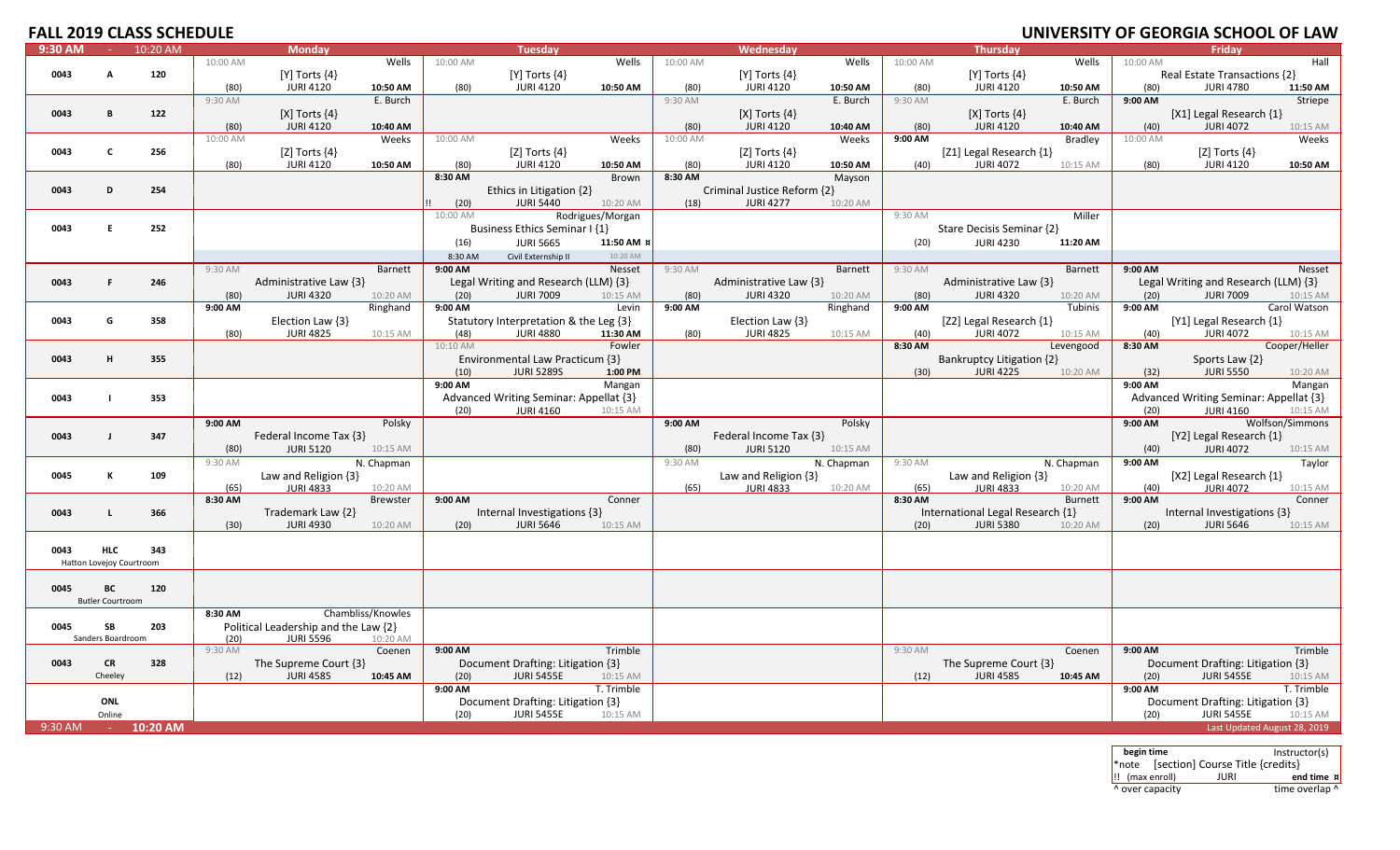# **UNIVERSITY OF GEORGIA SCHOOL OF LAW**

| 10:30 AM | $\sim 10$                | 11:20 AM    |          | <b>Monday</b>                        |               |                  | <b>Tuesday</b>                         |                  |          | Wednesday                            |               |                  | <b>Thursday</b>                      |               |          | Friday                       |          |
|----------|--------------------------|-------------|----------|--------------------------------------|---------------|------------------|----------------------------------------|------------------|----------|--------------------------------------|---------------|------------------|--------------------------------------|---------------|----------|------------------------------|----------|
|          |                          |             | 11:00 AM |                                      | Hale          | 10:00 AM         |                                        | Wells            | 10:00 AM |                                      | Wells         | 10:00 AM         |                                      | Wells         | 10:00 AM |                              | Hall     |
| 0043     | A                        | 120         |          | 1L Academic Enhancement*             |               |                  | $[Y]$ Torts $\{4\}$                    |                  |          | $[Y]$ Torts $\{4\}$                  |               |                  | $[Y]$ Torts $\{4\}$                  |               |          | Real Estate Transactions {2} |          |
|          |                          |             |          | <b>SEE NOTES</b>                     | 12:00 PM ¤    | (80)             | <b>JURI 4120</b>                       | 10:50 AM         | (80)     | <b>JURI 4120</b>                     | 10:50 AM      | (80)             | <b>JURI 4120</b>                     | 10:50 AM      | (80)     | <b>JURI 4780</b>             | 11:50 AM |
|          |                          |             | 10:00 AM | Torts                                | 10:50 AM      |                  |                                        |                  |          |                                      |               |                  |                                      |               |          |                              |          |
|          |                          |             | 9:30 AM  |                                      | E. Burch      | 10:30 AM         |                                        | West             | 9:30 AM  |                                      | E. Burch      | 9:30 AM          |                                      | E. Burch      | 10:30 AM |                              | West     |
|          |                          |             |          |                                      |               |                  |                                        |                  |          |                                      |               |                  |                                      |               |          |                              |          |
| 0043     | B                        | 122         |          | [X] Torts $\{4\}$                    |               |                  | Media Law $\{3\}$                      |                  |          | [X] Torts $\{4\}$                    |               |                  | [X] Torts $\{4\}$                    |               |          | Media Law {3}                |          |
|          |                          |             | (80)     | <b>JURI 4120</b>                     | 10:40 AM      | (80)             | <b>JURI 5576</b>                       | 11:45 AM         | (80)     | <b>JURI 4120</b>                     | 10:40 AM      | (80)             | <b>JURI 4120</b>                     | 10:40 AM      | (80)     | <b>JURI 5576</b>             | 11:45 AM |
|          |                          |             | 10:00 AM |                                      | Weeks         | 10:00 AM         |                                        | Weeks            | 10:00 AM |                                      | Weeks         |                  |                                      |               | 10:00 AM |                              | Weeks    |
| 0043     | $\mathbf{C}$             | 256         |          | [Z] Torts $\{4\}$                    |               |                  | [Z] Torts $\{4\}$                      |                  |          | [Z] Torts $\{4\}$                    |               |                  |                                      |               |          | [Z] Torts $\{4\}$            |          |
|          |                          |             | (80)     | <b>JURI 4120</b>                     | 10:50 AM      | (80)             | <b>JURI 4120</b>                       | 10:50 AM         | (80)     | <b>JURI 4120</b>                     | 10:50 AM      |                  |                                      |               | (80)     | <b>JURI 4120</b>             | 10:50 AM |
|          |                          |             |          |                                      |               |                  |                                        |                  |          |                                      |               |                  |                                      |               |          |                              |          |
| 0043     | D                        | 254         |          |                                      |               |                  |                                        |                  |          |                                      |               |                  |                                      |               |          |                              |          |
|          |                          |             |          |                                      |               |                  |                                        |                  |          |                                      |               |                  |                                      |               |          |                              |          |
|          |                          |             |          |                                      |               | 10:00 AM         |                                        | Rodrigues/Morgan |          |                                      |               | 9:30 AM          |                                      | Miller        |          |                              |          |
| 0043     | E.                       | 252         |          |                                      |               |                  | Business Ethics Seminar I {1}          |                  |          |                                      |               |                  | Stare Decisis Seminar {2}            |               |          |                              |          |
|          |                          |             |          |                                      |               | (16)             | <b>JURI 5665</b>                       | 11:50 AM         |          |                                      |               | (20)             | <b>JURI 4230</b>                     | 11:20 AM      |          |                              |          |
|          |                          |             | 10:30 AM |                                      | Milot         | 10:30 AM         |                                        | Gabriel          |          |                                      |               | 10:30 AM         |                                      | Milot         | 10:30 AM |                              | Gabriel  |
| 0043     | F.                       | 246         |          | Trusts & Estates I {3}               |               |                  | Criminal Procedure I {3}               |                  |          |                                      |               |                  | Trusts & Estates I {3}               |               |          | Criminal Procedure I {3}     |          |
|          |                          |             | (80)     | <b>JURI 4280</b>                     | 11:45 AM      | (80)             | <b>JURI 4460</b>                       | 11:45 AM         |          |                                      |               | (80)             | <b>JURI 4280</b>                     | 11:45 AM      | (80)     | <b>JURI 4460</b>             | 11:45 AM |
|          |                          |             | 10:30 AM |                                      | Turner        | 9:00 AM          |                                        | Levin            |          |                                      |               | 10:30 AM         |                                      | Turner        |          |                              |          |
| 0043     | G                        | 358         |          | Land Use $\{3\}$                     |               |                  | Statutory Interpretation & the Leg {3} |                  |          |                                      |               |                  | Land Use $\{3\}$                     |               |          |                              |          |
|          |                          |             |          |                                      |               |                  | <b>JURI 4880</b>                       | 11:30 AM         |          |                                      |               |                  | <b>JURI 4790</b>                     |               |          |                              |          |
|          |                          |             | (80)     | <b>JURI 4790</b>                     | 11:45 AM      | (48)<br>10:10 AM |                                        | Fowler           |          |                                      |               | (80)<br>10:45 AM |                                      | 11:45 AM      |          |                              |          |
|          |                          |             |          |                                      |               |                  |                                        |                  |          |                                      |               |                  |                                      | Doty          |          |                              |          |
| 0043     | H                        | 355         |          |                                      |               |                  | Environmental Law Practicum {3}        |                  |          |                                      |               |                  | Legal System of the US (LLM) {2}     |               |          |                              |          |
|          |                          |             |          |                                      |               | (10)             | <b>JURI 5289S</b>                      | 1:00 PM          |          |                                      |               | (20)             | <b>JURI 7501</b>                     | 12:00 PM      |          |                              |          |
|          |                          |             |          |                                      |               |                  |                                        |                  |          |                                      |               |                  |                                      |               |          |                              |          |
| 0043     |                          | 353         |          |                                      |               |                  |                                        |                  |          |                                      |               |                  |                                      |               |          |                              |          |
|          |                          |             |          |                                      |               |                  |                                        |                  |          |                                      |               |                  |                                      |               |          |                              |          |
|          |                          |             | 10:30 AM |                                      | <b>Bruner</b> | 10:30 AM         |                                        | Dennis           | 10:30 AM |                                      | <b>Bruner</b> | 10:30 AM         |                                      | <b>Bruner</b> | 10:30 AM |                              | Dennis   |
| 0043     | $\mathbf{J}$             | 347         |          | [A] Corporations {3}                 |               |                  | Family Law {3}                         |                  |          | [A] Corporations {3}                 |               |                  | [A] Corporations {3}                 |               |          | Family Law {3}               |          |
|          |                          |             | (80)     | <b>JURI 4210</b>                     | 11:20 AM      | (80)             | <b>JURI 5330</b>                       | 11:45 AM         | (80)     | <b>JURI 4210</b>                     | 11:20 AM      | (80)             | <b>JURI 4210</b>                     | 11:20 AM      | (80)     | <b>JURI 5330</b>             | 11:45 AM |
|          |                          |             |          |                                      |               | 11:00 AM         |                                        | Cohen            |          |                                      |               | 11:00 AM         |                                      | Cohen         |          |                              |          |
| 0045     | К                        | 109         |          |                                      |               |                  | Undergraduate Course {3}               |                  |          |                                      |               |                  | Undergraduate Course {3}             |               |          |                              |          |
|          |                          |             |          |                                      |               | (50)             | <b>JURI 2400</b>                       | 12:15 PM         |          |                                      |               | (50)             | <b>JURI 2400</b>                     | 12:15 PM      |          |                              |          |
|          |                          |             | 10:30 AM |                                      | McNiff        |                  |                                        |                  | 10:30 AM |                                      | McNiff        | 10:30 AM         |                                      | McNiff        |          |                              |          |
| 0043     | $\mathsf{L}$             | 366         |          | Legal Negotiation and Settlement {3} |               |                  |                                        |                  |          | Legal Negotiation and Settlement {3} |               |                  | Legal Negotiation and Settlement {3} |               |          |                              |          |
|          |                          |             | (20)     | <b>JURI 4213</b>                     | 11:20 AM      |                  |                                        |                  | (20)     | <b>JURI 4213</b>                     | 11:20 AM      | (20)             | <b>JURI 4213</b>                     | 11:20 AM      |          |                              |          |
|          |                          |             |          |                                      |               |                  |                                        |                  |          |                                      |               |                  |                                      |               |          |                              |          |
| 0043     | <b>HLC</b>               | 343         |          |                                      |               |                  |                                        |                  |          |                                      |               |                  |                                      |               |          |                              |          |
|          | Hatton Lovejoy Courtroom |             |          |                                      |               |                  |                                        |                  |          |                                      |               |                  |                                      |               |          |                              |          |
|          |                          |             |          |                                      |               |                  |                                        |                  |          |                                      |               |                  |                                      |               |          |                              |          |
| 0045     | ВC                       | 120         |          |                                      |               |                  |                                        |                  |          |                                      |               |                  |                                      |               |          |                              |          |
|          | <b>Butler Courtroom</b>  |             |          |                                      |               |                  |                                        |                  |          |                                      |               |                  |                                      |               |          |                              |          |
|          |                          |             |          |                                      |               |                  |                                        |                  |          |                                      |               |                  |                                      |               |          |                              |          |
| 0045     | SB                       | 203         |          |                                      |               |                  |                                        |                  |          |                                      |               |                  |                                      |               |          |                              |          |
|          | Sanders Boardroom        |             |          |                                      |               |                  |                                        |                  |          |                                      |               |                  |                                      |               |          |                              |          |
|          |                          |             | 9:30 AM  |                                      | Coenen        |                  |                                        |                  |          |                                      |               | 9:30 AM          |                                      | Coenen        |          |                              |          |
| 0043     | <b>CR</b>                | 328         |          | The Supreme Court {3}                |               |                  |                                        |                  |          |                                      |               |                  | The Supreme Court {3}                |               |          |                              |          |
|          | Cheeley                  |             | (12)     | <b>JURI 4585</b>                     | 10:45 AM      |                  |                                        |                  |          |                                      |               | (12)             | <b>JURI 4585</b>                     | 10:45 AM      |          |                              |          |
|          |                          |             |          |                                      |               |                  |                                        |                  |          |                                      |               |                  |                                      |               |          |                              |          |
|          | ONL                      |             |          |                                      |               |                  |                                        |                  |          |                                      |               |                  |                                      |               |          |                              |          |
|          | Online                   |             |          |                                      |               |                  |                                        |                  |          |                                      |               |                  |                                      |               |          |                              |          |
| 10:30 AM |                          | $-11:20$ AM |          |                                      |               |                  |                                        |                  |          |                                      |               |                  |                                      |               |          | Last Updated August 28, 2019 |          |
|          |                          |             |          |                                      |               |                  |                                        |                  |          |                                      |               |                  |                                      |               |          |                              |          |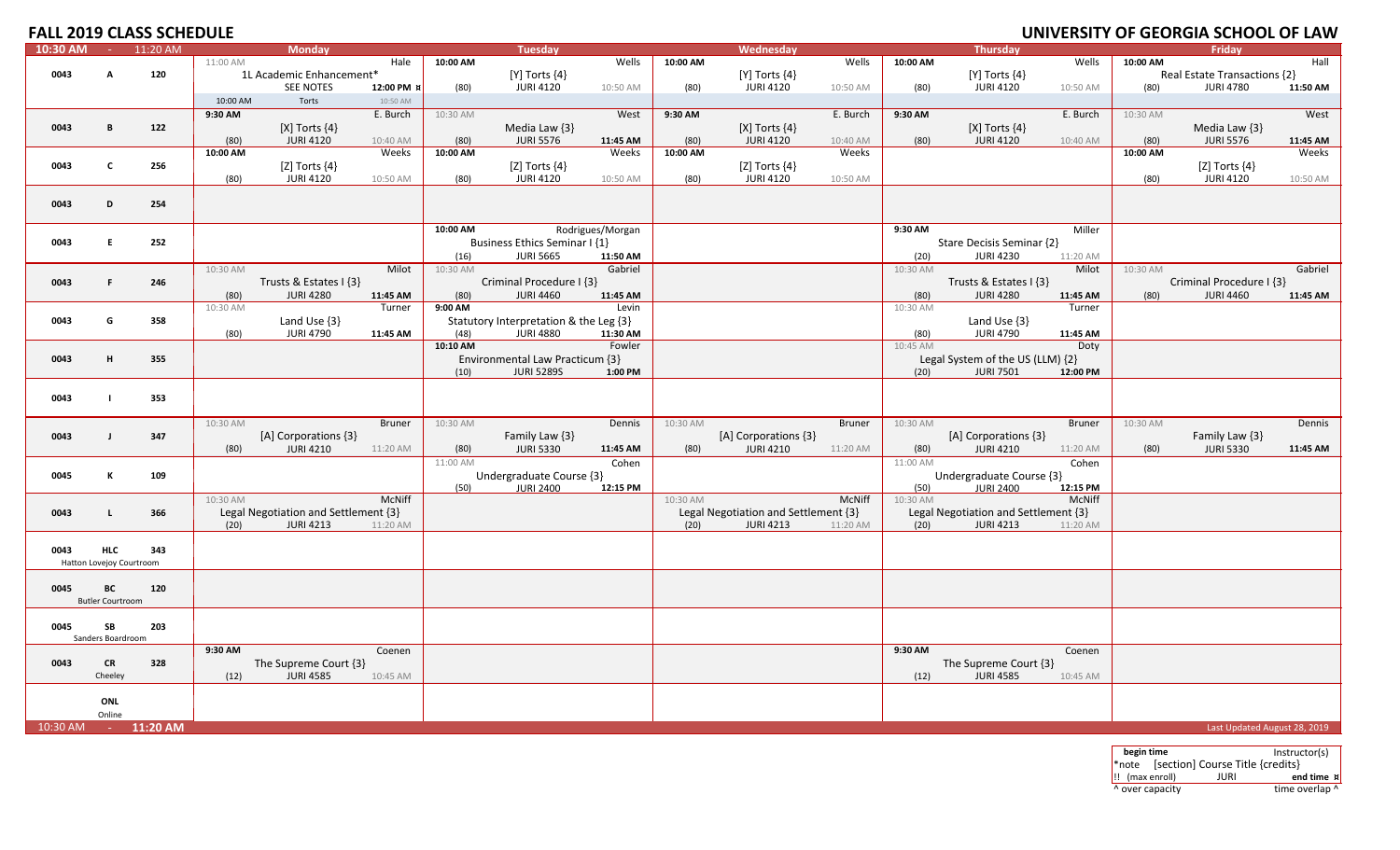# **UNIVERSITY OF GEORGIA SCHOOL OF LAW**

| 11:30 AM | $\alpha = 0.01$          | 12:00 PM | <b>Monday</b>                        | <b>Tuesday</b>                       | Wednesday | Thursday                             |          | Friday                       |
|----------|--------------------------|----------|--------------------------------------|--------------------------------------|-----------|--------------------------------------|----------|------------------------------|
|          |                          |          | 11:00 AM<br>Hale                     |                                      |           |                                      | 10:00 AM | Hall                         |
| 0043     | A                        | 120      | 1L Academic Enhancement*             |                                      |           |                                      |          | Real Estate Transactions {2} |
|          |                          |          | SEE NOTES<br>12:00 PM                |                                      |           |                                      | (80)     | <b>JURI 4780</b><br>11:50 AM |
|          |                          |          |                                      | 10:30 AM<br>West                     |           |                                      | 10:30 AM | West                         |
| 0043     | B                        | 122      |                                      | Media Law {3}                        |           |                                      |          | Media Law {3}                |
|          |                          |          |                                      | <b>JURI 5576</b><br>(80)<br>11:45 AM |           |                                      | (80)     | <b>JURI 5576</b><br>11:45 AM |
|          |                          |          |                                      |                                      |           |                                      |          |                              |
| 0043     | $\mathbf{c}$             | 256      |                                      |                                      |           |                                      |          |                              |
|          |                          |          |                                      |                                      |           |                                      |          |                              |
|          |                          |          |                                      |                                      |           |                                      |          |                              |
|          |                          |          |                                      |                                      |           |                                      |          |                              |
| 0043     | D                        | 254      |                                      |                                      |           |                                      |          |                              |
|          |                          |          |                                      |                                      |           |                                      |          |                              |
|          |                          |          |                                      | Rodrigues/Morgan<br>10:00 AM         |           |                                      |          |                              |
| 0043     | E                        | 252      |                                      | Business Ethics Seminar I {1}        |           |                                      |          |                              |
|          |                          |          |                                      | (16)<br><b>JURI 5665</b><br>11:50 AM |           |                                      |          |                              |
|          |                          |          | 10:30 AM<br>Milot                    | 10:30 AM<br>Gabriel                  |           | 10:30 AM<br>Milot                    | 10:30 AM | Gabriel                      |
| 0043     | F.                       | 246      | Trusts & Estates I {3}               | Criminal Procedure I {3}             |           | Trusts & Estates I {3}               |          | Criminal Procedure I {3}     |
|          |                          |          | <b>JURI 4280</b><br>11:45 AM<br>(80) | (80)<br><b>JURI 4460</b><br>11:45 AM |           | <b>JURI 4280</b><br>11:45 AM<br>(80) | (80)     | <b>JURI 4460</b><br>11:45 AM |
|          |                          |          | 10:30 AM<br>Turner                   |                                      |           | 10:30 AM<br>Turner                   |          |                              |
| 0043     | G                        | 358      | Land Use {3}                         |                                      |           | Land Use {3}                         |          |                              |
|          |                          |          | <b>JURI 4790</b><br>(80)<br>11:45 AM |                                      |           | (80)<br><b>JURI 4790</b><br>11:45 AM |          |                              |
|          |                          |          |                                      | 10:10 AM<br>Fowler                   |           | 10:45 AM<br>Doty                     |          |                              |
|          |                          |          |                                      |                                      |           |                                      |          |                              |
| 0043     | H                        | 355      |                                      | Environmental Law Practicum {3}      |           | Legal System of the US (LLM) {2}     |          |                              |
|          |                          |          |                                      | <b>JURI 5289S</b><br>1:00 PM<br>(10) |           | <b>JURI 7501</b><br>12:00 PM<br>(20) |          |                              |
|          |                          |          |                                      |                                      |           |                                      |          |                              |
| 0043     | $\blacksquare$           | 353      |                                      |                                      |           |                                      |          |                              |
|          |                          |          |                                      |                                      |           |                                      |          |                              |
|          |                          |          |                                      | 10:30 AM<br>Dennis                   |           |                                      | 10:30 AM | Dennis                       |
| 0043     | $\mathbf{J}$             | 347      |                                      | Family Law {3}                       |           |                                      |          | Family Law {3}               |
|          |                          |          |                                      | <b>JURI 5330</b><br>(80)<br>11:45 AM |           |                                      | (80)     | <b>JURI 5330</b><br>11:45 AM |
|          |                          |          |                                      | 11:00 AM<br>Cohen                    |           | 11:00 AM<br>Cohen                    |          |                              |
| 0045     | $\mathbf{K}$             | 109      |                                      | Undergraduate Course {3}             |           | Undergraduate Course {3}             |          |                              |
|          |                          |          |                                      | <b>JURI 2400</b><br>(50)<br>12:15 PM |           | <b>JURI 2400</b><br>(50)<br>12:15 PM |          |                              |
|          |                          |          |                                      |                                      |           |                                      |          |                              |
| 0043     | L.                       | 366      |                                      |                                      |           |                                      |          |                              |
|          |                          |          |                                      |                                      |           |                                      |          |                              |
|          |                          |          |                                      |                                      |           |                                      |          |                              |
| 0043     | <b>HLC</b>               | 343      |                                      |                                      |           |                                      |          |                              |
|          | Hatton Lovejoy Courtroom |          |                                      |                                      |           |                                      |          |                              |
|          |                          |          |                                      |                                      |           |                                      |          |                              |
| 0045     | BC                       | 120      |                                      |                                      |           |                                      |          |                              |
|          | <b>Butler Courtroom</b>  |          |                                      |                                      |           |                                      |          |                              |
|          |                          |          |                                      |                                      |           |                                      |          |                              |
| 0045     | SB                       | 203      |                                      |                                      |           |                                      |          |                              |
|          | Sanders Boardroom        |          |                                      |                                      |           |                                      |          |                              |
|          |                          |          |                                      |                                      |           |                                      |          |                              |
|          |                          |          |                                      |                                      |           |                                      |          |                              |
| 0043     | ${\sf CR}$               | 328      |                                      |                                      |           |                                      |          |                              |
|          | Cheeley                  |          |                                      |                                      |           |                                      |          |                              |
|          |                          |          |                                      |                                      |           |                                      |          |                              |
|          | ONL                      |          |                                      |                                      |           |                                      |          |                              |
|          | Online                   |          |                                      |                                      |           |                                      |          |                              |
| 11:30 AM | <b>Contractor</b>        | 12:00 PM |                                      |                                      |           |                                      |          | Last Updated August 28, 2019 |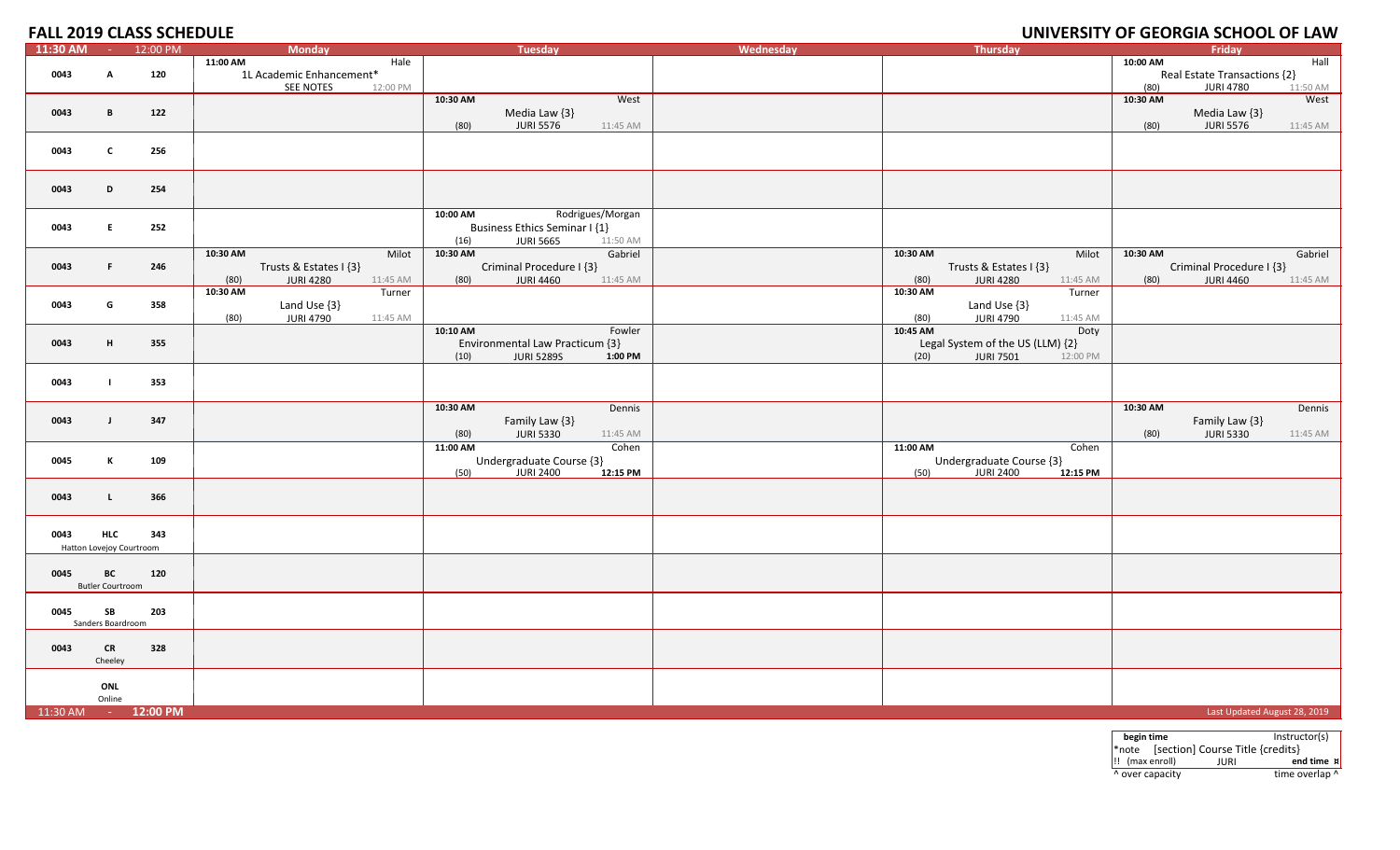## **UNIVERSITY OF GEORGIA SCHOOL OF LAW**

| 12:00 PM           | $\sim 100$                             | 1:00 PM | <b>Monday</b>                                                                                   | <b>Tuesday</b>                                                                                 | Wednesday | Thursday                                                                                        | Friday                       |
|--------------------|----------------------------------------|---------|-------------------------------------------------------------------------------------------------|------------------------------------------------------------------------------------------------|-----------|-------------------------------------------------------------------------------------------------|------------------------------|
| 0043               | A                                      | 120     |                                                                                                 |                                                                                                |           |                                                                                                 |                              |
| 0043               | B                                      | 122     |                                                                                                 |                                                                                                |           |                                                                                                 |                              |
| 0043               | $\mathbf{c}$                           | 256     |                                                                                                 |                                                                                                |           |                                                                                                 |                              |
| 0043               | D                                      | 254     |                                                                                                 |                                                                                                |           |                                                                                                 |                              |
| 0043               | $E_{\perp}$                            | 252     |                                                                                                 |                                                                                                |           |                                                                                                 |                              |
| 0043               | F.                                     | 246     |                                                                                                 |                                                                                                |           |                                                                                                 |                              |
| 0043               | G                                      | 358     |                                                                                                 |                                                                                                |           |                                                                                                 |                              |
| 0043               | H                                      | 355     | 12:30 PM<br>Hale<br>Intro to U.S. Legal System (MSL) {3}<br><b>JURI 6501</b><br>(20)<br>1:20 PM | 10:10 AM<br>Fowler<br>Environmental Law Practicum {3}<br><b>JURI 5289S</b><br>(10)<br>1:00 PM  |           | 12:30 PM<br>Hale<br>Intro to U.S. Legal System (MSL) {3}<br>(20)<br><b>JURI 6501</b><br>1:20 PM |                              |
| 0043               | $\mathbf{L}$                           | 353     |                                                                                                 |                                                                                                |           |                                                                                                 |                              |
| 0043               | $\mathbf{J}$                           | 347     |                                                                                                 |                                                                                                |           |                                                                                                 |                              |
| 0045               | К                                      | 109     |                                                                                                 | 11:00 AM<br>Cohen<br>Undergraduate Course $\{3\}$<br>1. JURI 2400<br>(50)<br>12:15 PM <b>x</b> |           | 11:00 AM<br>Cohen<br>Undergraduate Course $\{3\}$<br>JURI 2400<br>(50)<br>12:15 PM <b>x</b>     |                              |
|                    |                                        |         |                                                                                                 | 12:30 PM Undergraduate Course<br>1:45 PM                                                       |           | 1:45 PM<br>12:30 PM Undergraduate Course                                                        |                              |
| 0043               | $\mathbf{L}$                           | 366     |                                                                                                 |                                                                                                |           |                                                                                                 |                              |
| 0043               | <b>HLC</b><br>Hatton Lovejoy Courtroom | 343     |                                                                                                 |                                                                                                |           |                                                                                                 |                              |
| 0045               | BC<br><b>Butler Courtroom</b>          | 120     |                                                                                                 |                                                                                                |           |                                                                                                 |                              |
| 0045               | SB<br>Sanders Boardroom                | 203     |                                                                                                 |                                                                                                |           |                                                                                                 |                              |
| 0043               | CR<br>Cheeley                          | 328     |                                                                                                 |                                                                                                |           |                                                                                                 |                              |
|                    | ONL<br>Online                          |         |                                                                                                 |                                                                                                |           |                                                                                                 |                              |
| 12:00 PM - 1:00 PM |                                        |         |                                                                                                 |                                                                                                |           |                                                                                                 | Last Updated August 28, 2019 |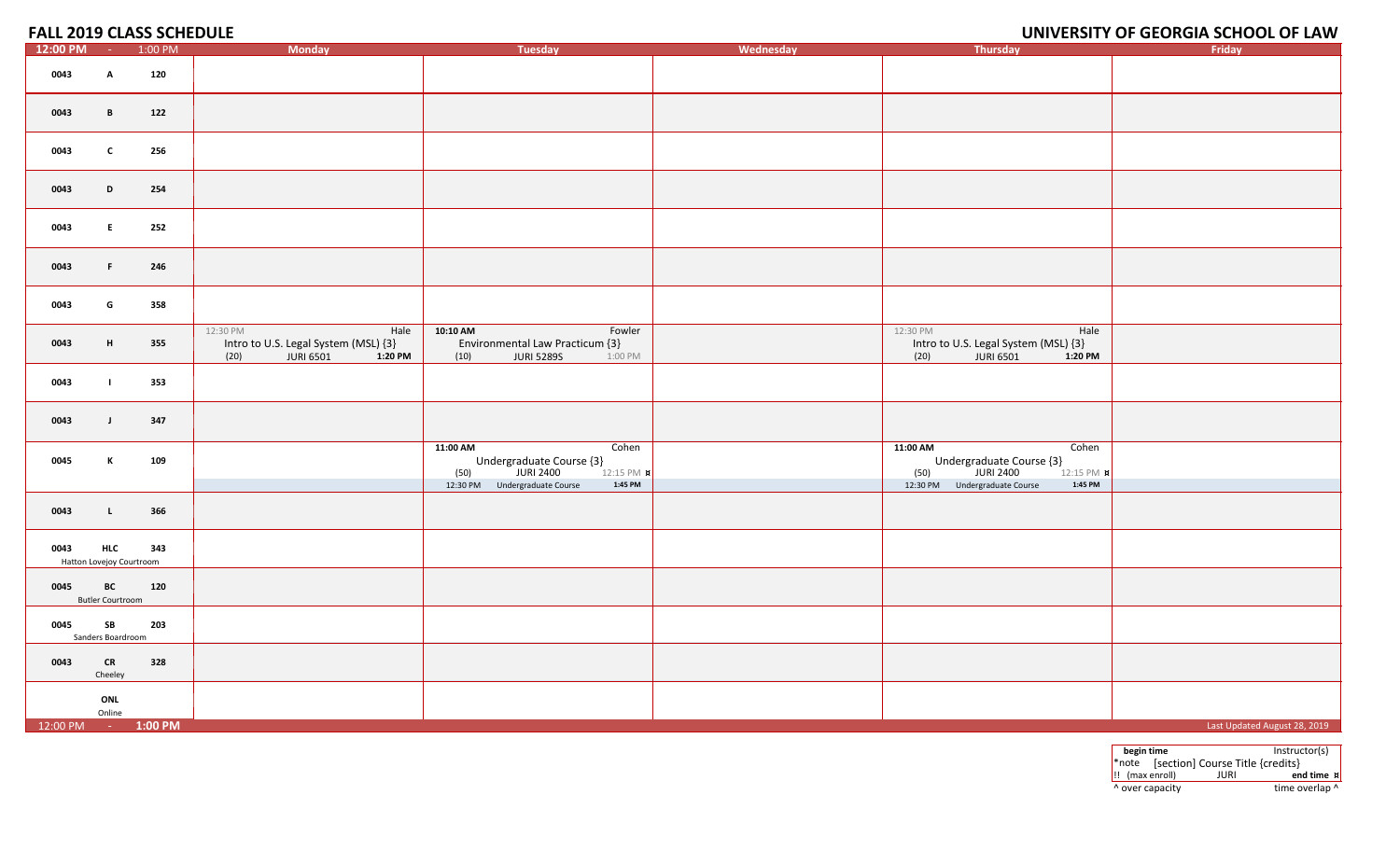# **FALL 2019 CLASS SCHEDULE**

| 1:00 PM | $\sim 10^{-1}$           | 1:20 PM |          | <b>Monday</b>                        |           |          | Tuesday                  |            |         | Wednesday               |           |          | <b>Thursday</b>                      |           |         | Friday                       |            |
|---------|--------------------------|---------|----------|--------------------------------------|-----------|----------|--------------------------|------------|---------|-------------------------|-----------|----------|--------------------------------------|-----------|---------|------------------------------|------------|
|         |                          |         | 1:00 PM  |                                      | Rodrigues | 1:00 PM  |                          | Mangan     | 1:00 PM |                         | Rodrigues | 1:00 PM  |                                      | Rodrigues | 1:00 PM |                              | Mangan     |
| 0043    | A                        | 120     |          | [Y] Contracts {4}                    |           |          | [Z1] Legal Writing {3}   |            |         | [Y] Contracts {4}       |           |          | $[Y]$ Contracts $\{4\}$              |           |         | [Z1] Legal Writing {3}       |            |
|         |                          |         |          |                                      |           |          |                          |            |         |                         |           |          |                                      |           |         |                              |            |
|         |                          |         | (80)     | <b>JURI 4030</b>                     | 2:10 PM   | (40)     | <b>JURI 4071</b>         | 2:15 PM    | (80)    | <b>JURI 4030</b>        | 2:10 PM   | (80)     | <b>JURI 4030</b>                     | 2:10 PM   | (40)    | <b>JURI 4071</b>             | 2:15 PM    |
|         |                          |         | 1:00 PM  |                                      | Coenen    | 1:00 PM  |                          | Clutter    | 1:00 PM |                         | Coenen    | 1:00 PM  |                                      | Coenen    | 1:00 PM |                              | Clutter    |
| 0043    | $\overline{B}$           | 122     |          | [Z] Contracts {4}                    |           |          | [Y1] Legal Writing {3}   |            |         | [Z] Contracts {4}       |           |          | [Z] Contracts {4}                    |           |         | [Y1] Legal Writing {3}       |            |
|         |                          |         | (80)     | <b>JURI 4030</b>                     | 2:10 PM   | (40)     | <b>JURI 4071</b>         | 2:15 PM    | (80)    | <b>JURI 4030</b>        | 2:10 PM   | (80)     | <b>JURI 4030</b>                     | 2:10 PM   | (40)    | <b>JURI 4071</b>             | 2:15 PM    |
|         |                          |         |          |                                      |           |          |                          |            |         |                         |           |          |                                      |           |         |                              |            |
|         |                          |         | 1:00 PM  |                                      | Barnett   | 1:00 PM  |                          | Hale       | 1:00 PM |                         | Barnett   | 1:00 PM  |                                      | Barnett   | 1:00 PM |                              | Hale       |
| 0043    | C                        | 256     |          | $[X]$ Contracts $\{4\}$              |           |          | [X1] Legal Writing {3}   |            |         | $[X]$ Contracts $\{4\}$ |           |          | $[X]$ Contracts $\{4\}$              |           |         | [X1] Legal Writing {3}       |            |
|         |                          |         | (80)     | <b>JURI 4030</b>                     | 2:10 PM   | (40)     | <b>JURI 4071</b>         | 2:15 PM    | (80)    | <b>JURI 4030</b>        | 2:10 PM   | (80)     | <b>JURI 4030</b>                     | 2:10 PM   | (40)    | <b>JURI 4071</b>             | 2:15 PM    |
|         |                          |         |          |                                      |           |          |                          |            |         |                         |           |          |                                      |           |         |                              |            |
|         |                          |         |          |                                      |           |          |                          |            |         |                         |           |          |                                      |           |         |                              |            |
| 0043    | D                        | 254     |          |                                      |           |          |                          |            |         |                         |           |          |                                      |           |         |                              |            |
|         |                          |         |          |                                      |           |          |                          |            |         |                         |           |          |                                      |           |         |                              |            |
|         |                          |         |          |                                      |           | 1:00 PM  |                          | T. Burch   |         |                         |           |          |                                      |           |         |                              |            |
| 0043    | E.                       | 252     |          |                                      |           |          | Appellate Advocacy {2}   |            |         |                         |           |          |                                      |           |         |                              |            |
|         |                          |         |          |                                      |           |          |                          |            |         |                         |           |          |                                      |           |         |                              |            |
|         |                          |         |          |                                      |           | (20)     | <b>JURI 4150</b>         | 1:50 PM    |         |                         |           |          |                                      |           |         |                              |            |
|         |                          |         |          |                                      |           | 1:00 PM  |                          | Khan       |         |                         |           |          |                                      |           | 1:00 PM |                              | Khan       |
| 0043    | F                        | 246     |          |                                      |           |          | Public Health Law {3}    |            |         |                         |           |          |                                      |           |         | Public Health Law {3}        |            |
|         |                          |         |          |                                      |           | (60)     | <b>JURI 5622</b>         | 2:15 PM    |         |                         |           |          |                                      |           | (60)    | <b>JURI 5622</b>             | 2:15 PM    |
|         |                          |         |          |                                      |           |          |                          |            |         |                         |           |          |                                      |           |         |                              |            |
|         |                          |         |          |                                      |           | 1:00 PM  |                          | Durkee     |         |                         |           |          |                                      |           | 1:00 PM |                              | Durkee     |
| 0043    | G                        | 358     |          |                                      |           |          | [B] Corporations {3}     |            |         |                         |           |          |                                      |           |         | [B] Corporations {3}         |            |
|         |                          |         |          |                                      |           | (80)     | <b>JURI 4210</b>         | 2:20 PM    |         |                         |           |          |                                      |           | (80)    | <b>JURI 4210</b>             | 2:20 PM    |
|         |                          |         | 12:30 PM |                                      | Hale      |          |                          |            |         |                         |           | 12:30 PM |                                      | Hale      |         |                              |            |
|         |                          |         |          |                                      |           |          |                          |            |         |                         |           |          |                                      |           |         |                              |            |
| 0043    | н                        | 355     |          | Intro to U.S. Legal System (MSL) {3} |           |          |                          |            |         |                         |           |          | Intro to U.S. Legal System (MSL) {3} |           |         |                              |            |
|         |                          |         | (20)     | <b>JURI 6501</b>                     | 1:20 PM   |          |                          |            |         |                         |           | (20)     | <b>JURI 6501</b>                     | 1:20 PM   |         |                              |            |
|         |                          |         | 1:00 PM  |                                      | E. Burch  | 1:00 PM  |                          | T. Trimble |         |                         |           | 1:00 PM  |                                      | E. Burch  | 1:00 PM |                              | T. Trimble |
| 0043    |                          | 353     |          | Complex Litigation {3}               |           |          |                          |            |         |                         |           |          | Complex Litigation {3}               |           |         |                              |            |
|         |                          |         |          |                                      |           |          | [X2] Legal Writing {3}   |            |         |                         |           |          |                                      |           |         | [X2] Legal Writing {3}       |            |
|         |                          |         | (60)     | <b>JURI 5560</b>                     | 2:15 PM   | (40)     | <b>JURI 4071</b>         | 2:15 PM    |         |                         |           | (60)     | <b>JURI 5560</b>                     | 2:15 PM   | (40)    | <b>JURI 4071</b>             | 2:15 PM    |
|         |                          |         | 1:00 PM  |                                      | Simon     | 1:00 PM  |                          | Conner     |         |                         |           | 1:00 PM  |                                      | Simon     | 1:00 PM |                              | Conner     |
| 0043    | $\blacksquare$           | 347     |          | Bankruptcy {3}                       |           |          | [Y2] Legal Writing {3}   |            |         |                         |           |          | Bankruptcy {3}                       |           |         | [Y2] Legal Writing {3}       |            |
|         |                          |         | (80)     | <b>JURI 4360</b>                     | 2:15 PM   | (40)     | <b>JURI 4071</b>         | 2:15 PM    |         |                         |           | (80)     | <b>JURI 4360</b>                     | 2:15 PM   | (40)    | <b>JURI 4071</b>             | 2:15 PM    |
|         |                          |         |          |                                      |           |          |                          |            |         |                         |           |          |                                      |           |         |                              |            |
|         |                          |         |          |                                      |           | 12:30 PM |                          | Cook       |         |                         |           | 12:30 PM |                                      | Cook      |         |                              |            |
| 0045    | К                        | 109     |          |                                      |           |          | Undergraduate Course {3} |            |         |                         |           |          | Undergraduate Course {3}             |           |         |                              |            |
|         |                          |         |          |                                      |           | (50)     | <b>JURI 2300</b>         | 1:45 PM    |         |                         |           | (50)     | <b>JURI 2300</b>                     | 1:45 PM   |         |                              |            |
|         |                          |         |          |                                      |           | 1:00 PM  |                          | Nesset     |         |                         |           |          |                                      |           | 1:00 PM |                              | Nesset     |
| 0043    | L.                       | 366     |          |                                      |           |          | [Z2] Legal Writing {3}   |            |         |                         |           |          |                                      |           |         | [Z2] Legal Writing {3}       |            |
|         |                          |         |          |                                      |           |          |                          |            |         |                         |           |          |                                      |           |         |                              |            |
|         |                          |         |          |                                      |           | (40)     | <b>JURI 4071</b>         | 2:15 PM    |         |                         |           |          |                                      |           | (40)    | <b>JURI 4071</b>             | 2:15 PM    |
|         |                          |         |          |                                      |           |          |                          |            |         |                         |           |          |                                      |           |         |                              |            |
| 0043    | <b>HLC</b>               | 343     |          |                                      |           |          |                          |            |         |                         |           |          |                                      |           |         |                              |            |
|         | Hatton Lovejoy Courtroom |         |          |                                      |           |          |                          |            |         |                         |           |          |                                      |           |         |                              |            |
|         |                          |         |          |                                      |           |          |                          |            |         |                         |           |          |                                      |           |         |                              |            |
|         |                          |         |          |                                      |           |          |                          |            |         |                         |           |          |                                      |           |         |                              |            |
| 0045    | ВC                       | 120     |          |                                      |           |          |                          |            |         |                         |           |          |                                      |           |         |                              |            |
|         | <b>Butler Courtroom</b>  |         |          |                                      |           |          |                          |            |         |                         |           |          |                                      |           |         |                              |            |
|         |                          |         |          |                                      |           |          |                          |            |         |                         |           |          |                                      |           |         |                              |            |
| 0045    | SB                       | 203     |          |                                      |           |          |                          |            |         |                         |           |          |                                      |           |         |                              |            |
|         | Sanders Boardroom        |         |          |                                      |           |          |                          |            |         |                         |           |          |                                      |           |         |                              |            |
|         |                          |         |          |                                      |           |          |                          |            |         |                         |           |          |                                      |           |         |                              |            |
|         |                          |         |          |                                      |           | 1:00 PM  |                          | McNiff     |         |                         |           |          |                                      |           |         |                              |            |
| 0043    | <b>CR</b>                | 328     |          |                                      |           |          | Mediation $\{3\}$        |            |         |                         |           |          |                                      |           |         |                              |            |
|         | Cheeley                  |         |          |                                      |           | (15)     | <b>JURI 5975</b>         | 3:50 PM    |         |                         |           |          |                                      |           |         |                              |            |
|         |                          |         |          |                                      |           |          |                          |            |         |                         |           |          |                                      |           |         |                              |            |
|         |                          |         |          |                                      |           |          |                          |            |         |                         |           |          |                                      |           |         |                              |            |
|         | ONL                      |         |          |                                      |           |          |                          |            |         |                         |           |          |                                      |           |         |                              |            |
|         | Online                   |         |          |                                      |           |          |                          |            |         |                         |           |          |                                      |           |         |                              |            |
| 1:00 PM |                          | 1:20 PM |          |                                      |           |          |                          |            |         |                         |           |          |                                      |           |         | Last Updated August 28, 2019 |            |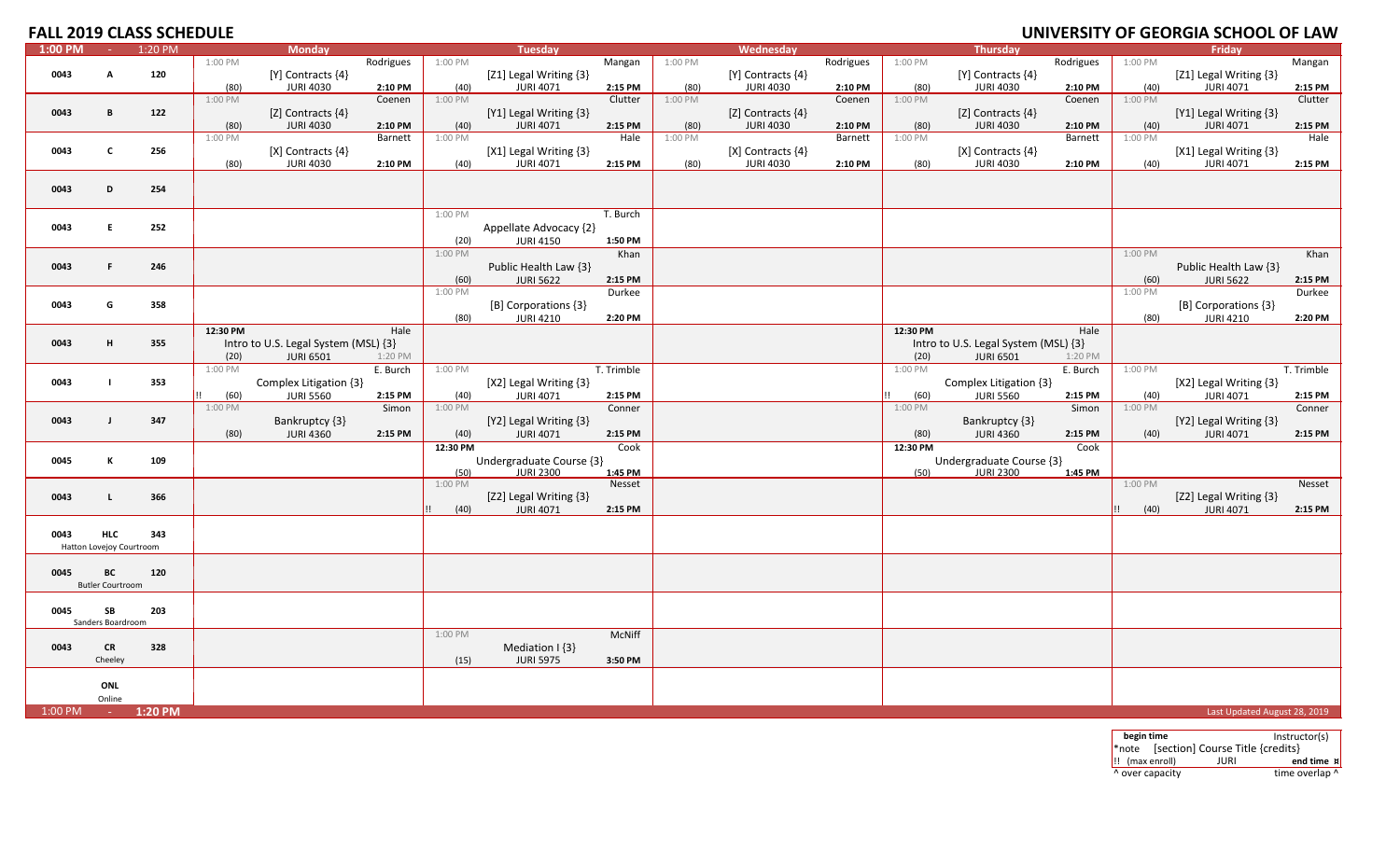# **UNIVERSITY OF GEORGIA SCHOOL OF LAW**

| $1:30$ PM | $\sim$ $-$               | 2:20 PM |         | <b>Monday</b>                       |                 |                      | <b>Tuesday</b>         |                  |                      | Wednesday                              |                 |          | <b>Thursday</b>                     |            |         | Friday                       |                 |
|-----------|--------------------------|---------|---------|-------------------------------------|-----------------|----------------------|------------------------|------------------|----------------------|----------------------------------------|-----------------|----------|-------------------------------------|------------|---------|------------------------------|-----------------|
|           |                          |         | 1:00 PM |                                     | Rodrigues       | 1:00 PM              |                        | Mangan           | 1:00 PM              |                                        | Rodrigues       | 1:00 PM  |                                     | Rodrigues  | 1:00 PM |                              | Mangan          |
| 0043      | A                        | 120     |         | [Y] Contracts {4}                   |                 |                      | [Z1] Legal Writing {3} |                  |                      | [Y] Contracts {4}                      |                 |          | $[Y]$ Contracts $\{4\}$             |            |         | [Z1] Legal Writing {3}       |                 |
|           |                          |         | (80)    | <b>JURI 4030</b>                    | 2:10 PM         | (40)                 | <b>JURI 4071</b>       | 2:15 PM          | (80)                 | <b>JURI 4030</b>                       | 2:10 PM         | (80)     | <b>JURI 4030</b>                    | 2:10 PM    | (40)    | <b>JURI 4071</b>             | 2:15 PM         |
|           |                          |         | 1:00 PM |                                     | Coenen          | 1:00 PM              |                        | Clutter          | 1:00 PM              |                                        | Coenen          | 1:00 PM  |                                     | Coenen     | 1:00 PM |                              | Clutter         |
| 0043      | B                        | 122     |         | [Z] Contracts {4}                   |                 |                      | [Y1] Legal Writing {3} |                  |                      | [Z] Contracts {4}                      |                 |          | [Z] Contracts {4}                   |            |         | [Y1] Legal Writing {3}       |                 |
|           |                          |         | (80)    | <b>JURI 4030</b>                    | 2:10 PM         | (40)                 | <b>JURI 4071</b>       | 2:15 PM          | (80)                 | <b>JURI 4030</b>                       | 2:10 PM         | (80)     | <b>JURI 4030</b>                    | 2:10 PM    | (40)    | <b>JURI 4071</b>             | 2:15 PM         |
|           |                          |         | 1:00 PM |                                     | Barnett         | 1:00 PM              |                        | Hale             | 1:00 PM              |                                        | Barnett         | 1:00 PM  |                                     | Barnett    | 1:00 PM |                              | Hale            |
| 0043      | $\mathbf{C}$             | 256     |         | [X] Contracts {4}                   |                 |                      | [X1] Legal Writing {3} |                  |                      | [X] Contracts {4}                      |                 |          | [X] Contracts {4}                   |            |         | [X1] Legal Writing {3}       |                 |
|           |                          |         | (80)    | <b>JURI 4030</b>                    | 2:10 PM         | (40)                 | <b>JURI 4071</b>       | 2:15 PM          | (80)                 | <b>JURI 4030</b>                       | 2:10 PM         | (80)     | <b>JURI 4030</b>                    | 2:10 PM    | (40)    | <b>JURI 4071</b>             | 2:15 PM         |
|           |                          |         |         |                                     |                 |                      |                        |                  |                      |                                        |                 |          |                                     |            |         |                              |                 |
| 0043      | D                        | 254     |         |                                     |                 |                      |                        |                  |                      |                                        |                 |          |                                     |            |         |                              |                 |
|           |                          |         |         |                                     |                 |                      |                        |                  |                      |                                        |                 |          |                                     |            |         |                              |                 |
|           |                          |         | 1:25 PM |                                     | Scartz          | 1:00 PM              |                        | T. Burch         | 1:25 PM              |                                        | Scartz          | 2:00 PM  |                                     | Turner     | 1:25 PM |                              | Scartz          |
| 0043      | E                        | 252     |         | Undergraduate Course {3}            |                 |                      | Appellate Advocacy {2} |                  |                      | Undergraduate Course {3}               |                 |          | Undergraduate Course {3}            |            |         | Undergraduate Course {3}     |                 |
|           |                          |         | (25)    | <b>JURI 3200S</b>                   | 2:15 PM         | (20)                 | <b>JURI 4150</b>       | 1:50 PM <b>x</b> | (25)                 | <b>JURI 3200S</b>                      | 2:15 PM         | (25)     | <b>JURI 3233</b>                    | 2:50 PM    | (25)    | <b>JURI 3200S</b>            | 2:15 PM         |
|           |                          |         |         |                                     |                 |                      |                        | 2:50 PM          |                      |                                        |                 |          |                                     |            |         |                              |                 |
|           |                          |         |         |                                     |                 | 2:00 PM              | Undergraduate Course   |                  |                      |                                        |                 |          |                                     |            |         |                              |                 |
|           |                          |         | 1:30 PM |                                     | N. Chapman      | 1:00 PM              |                        | Khan             | 1:30 PM              |                                        | N. Chapman      | 1:30 PM  |                                     | N. Chapman | 1:00 PM |                              | Khan            |
| 0043      | F.                       | 246     |         | The Law and Ethics of Lawyering {3} |                 |                      | Public Health Law {3}  |                  |                      | The Law and Ethics of Lawyering {3}    |                 |          | The Law and Ethics of Lawyering {3} |            |         | Public Health Law {3}        |                 |
|           |                          |         | (80)    | <b>JURI 4300</b>                    | 2:20 PM         | (60)                 | <b>JURI 5622</b>       | 2:15 PM          | (80)                 | <b>JURI 4300</b>                       | 2:20 PM         | (80)     | <b>JURI 4300</b>                    | 2:20 PM    | (60)    | <b>JURI 5622</b>             | 2:15 PM         |
|           |                          |         |         |                                     |                 | 1:00 PM              |                        | Durkee           |                      |                                        |                 |          |                                     |            | 1:00 PM |                              | Durkee          |
| 0043      | G                        | 358     |         |                                     |                 |                      | [B] Corporations {3}   |                  |                      |                                        |                 |          |                                     |            |         | [B] Corporations {3}         |                 |
|           |                          |         |         |                                     |                 | (80)                 | <b>JURI 4210</b>       | 2:20 PM          |                      |                                        |                 |          |                                     |            | (80)    | <b>JURI 4210</b>             | 2:20 PM         |
|           |                          |         |         |                                     |                 | 2:00 PM              |                        | T. Burch         |                      |                                        |                 |          |                                     |            |         |                              |                 |
| 0043      | H                        | 355     |         |                                     |                 |                      | Appellate Advocacy {2} |                  |                      |                                        |                 |          |                                     |            |         |                              |                 |
|           |                          |         |         |                                     |                 | (20)                 | <b>JURI 4150</b>       | 2:50 PM          |                      |                                        |                 |          |                                     |            |         |                              |                 |
|           |                          |         | 1:00 PM |                                     | E. Burch        | 1:00 PM              |                        | T. Trimble       |                      |                                        |                 | 1:00 PM  |                                     | E. Burch   | 1:00 PM |                              | T. Trimble      |
| 0043      | $\mathbf{I}$             | 353     |         | Complex Litigation {3}              |                 |                      | [X2] Legal Writing {3} |                  |                      |                                        |                 |          | Complex Litigation {3}              |            |         | [X2] Legal Writing {3}       |                 |
|           |                          |         | (60)    | <b>JURI 5560</b>                    | 2:15 PM         | (40)                 | <b>JURI 4071</b>       | 2:15 PM          |                      |                                        |                 | (60)     | <b>JURI 5560</b>                    | 2:15 PM    | (40)    | <b>JURI 4071</b>             | 2:15 PM         |
|           |                          |         | 1:00 PM |                                     | Simon           | 1:00 PM              |                        | Conner           |                      |                                        |                 | 1:00 PM  |                                     | Simon      | 1:00 PM |                              | Conner          |
| 0043      | $\mathbf{I}$             | 347     |         | Bankruptcy {3}                      |                 |                      | [Y2] Legal Writing {3} |                  |                      |                                        |                 |          | Bankruptcy {3}                      |            |         | [Y2] Legal Writing {3}       |                 |
|           |                          |         | (80)    | <b>JURI 4360</b>                    | 2:15 PM         | (40)                 | <b>JURI 4071</b>       | 2:15 PM          |                      |                                        |                 | (80)     | <b>JURI 4360</b>                    | 2:15 PM    | (40)    | <b>JURI 4071</b>             | 2:15 PM         |
|           |                          |         |         |                                     |                 | 2:00 PM              |                        | Scherr           |                      |                                        |                 | 2:00 PM  |                                     | Scherr     |         |                              |                 |
| 0045      | к                        | 109     |         |                                     |                 |                      | Mental Health Law {3}  |                  |                      |                                        |                 |          | Mental Health Law {3}               |            |         |                              |                 |
|           |                          |         |         |                                     |                 | (15)                 | <b>JURI 5627</b>       | 3:15 PM }        |                      |                                        |                 | (15)     | <b>JURI 5627</b>                    | 3:15 PM x  |         |                              |                 |
|           |                          |         |         |                                     |                 | 12:30 PM             | Undergraduate Course   | 1:45 PM          |                      |                                        |                 | 12:30 PM | Undergraduate Course                | 1:45 PM    |         |                              |                 |
|           |                          |         |         |                                     |                 | 1:00 PM              |                        | Nesset           | $1:30 P\overline{M}$ |                                        | Gabriel         |          |                                     |            | 1:00 PM |                              | Nesset          |
| 0043      | L                        | 366     |         |                                     |                 |                      | [Z2] Legal Writing {3} |                  |                      | Criminal Defense Practicum II {4 to 6} |                 |          |                                     |            |         | [Z2] Legal Writing {3}       |                 |
|           |                          |         |         |                                     |                 | (40)<br>$\mathbf{H}$ | <b>JURI 4071</b>       | 2:15 PM          | (12)                 | <b>JURI 4500S</b>                      | 3:20 PM         |          |                                     |            | (40)    | <b>JURI 4071</b>             | 2:15 PM         |
|           |                          |         |         |                                     |                 |                      |                        |                  |                      |                                        |                 |          |                                     |            |         |                              |                 |
| 0043      | <b>HLC</b>               | 343     |         |                                     |                 |                      |                        |                  |                      |                                        |                 |          |                                     |            |         |                              |                 |
|           | Hatton Lovejoy Courtroom |         |         |                                     |                 |                      |                        |                  |                      |                                        |                 |          |                                     |            |         |                              |                 |
|           |                          |         |         |                                     |                 |                      |                        |                  |                      |                                        |                 |          |                                     |            |         |                              |                 |
| 0045      | ВC                       | 120     |         |                                     |                 |                      |                        |                  |                      |                                        |                 |          |                                     |            |         |                              |                 |
|           | <b>Butler Courtroom</b>  |         |         |                                     |                 |                      |                        |                  |                      |                                        |                 |          |                                     |            |         |                              |                 |
|           |                          |         |         |                                     |                 |                      |                        |                  | 1:30 PM              |                                        | Milot           |          |                                     |            |         |                              |                 |
| 0045      | SB                       | 203     |         |                                     |                 |                      |                        |                  |                      | Practicum in Animal Welfare Skills {2} |                 |          |                                     |            |         |                              |                 |
|           | Sanders Boardroom        |         |         |                                     |                 |                      |                        |                  | (5)                  | <b>JURI 5278S</b>                      | 3:10 PM x       |          |                                     |            |         |                              |                 |
|           |                          |         |         |                                     |                 |                      |                        |                  | 1:30 PM              | Undergraduate Course                   | 3:10 PM         |          |                                     |            |         |                              |                 |
|           |                          |         | 1:25 PM |                                     | Wolfson/Striepe | 1:00 PM              |                        | McNiff           | 1:25 PM              |                                        | Wolfson/Striepe |          |                                     |            | 1:25 PM |                              | Wolfson/Striepe |
| 0043      | <b>CR</b>                | 328     |         | Undergraduate Course {3}            |                 |                      | Mediation I {3}        |                  |                      | Undergraduate Course {3}               |                 |          |                                     |            |         | Undergraduate Course {3}     |                 |
|           | Cheeley                  |         | (65)    | <b>JURI 2600</b>                    | 2:15 PM         | (15)                 | <b>JURI 5975</b>       | 3:50 PM          | (65)                 | <b>JURI 2600</b>                       | 2:15 PM         |          |                                     |            | (65)    | <b>JURI 2600</b>             | 2:15 PM         |
|           |                          |         |         |                                     |                 |                      |                        |                  |                      |                                        |                 |          |                                     |            |         |                              |                 |
|           | ONL                      |         |         |                                     |                 |                      |                        |                  |                      |                                        |                 |          |                                     |            |         |                              |                 |
|           | Online                   |         |         |                                     |                 |                      |                        |                  |                      |                                        |                 |          |                                     |            |         |                              |                 |
| 1:30 PM   | <b>Carl Co</b>           | 2:20 PM |         |                                     |                 |                      |                        |                  |                      |                                        |                 |          |                                     |            |         | Last Updated August 28, 2019 |                 |
|           |                          |         |         |                                     |                 |                      |                        |                  |                      |                                        |                 |          |                                     |            |         |                              |                 |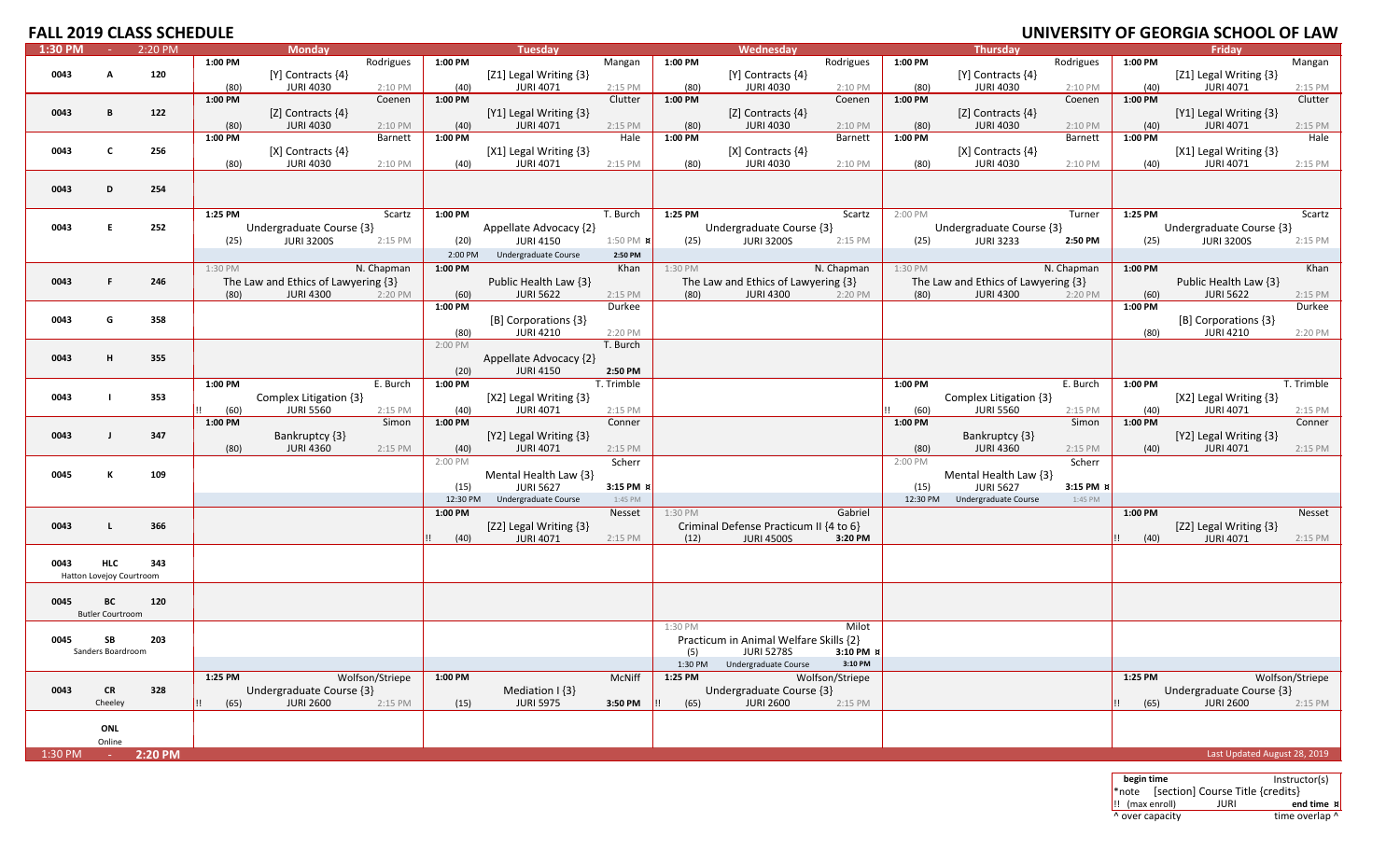# **FALL 2019 CLASS SCHEDULE**

| 2:30 PM | $\sim 10^{-1}$           | 3:20 PM |         | <b>Monday</b>                 |                |         | <b>Tuesday</b>                      |                  |         | Wednesday                              |                |         | <b>Thursday</b>                  |               |         | Friday                                |          |
|---------|--------------------------|---------|---------|-------------------------------|----------------|---------|-------------------------------------|------------------|---------|----------------------------------------|----------------|---------|----------------------------------|---------------|---------|---------------------------------------|----------|
|         |                          |         | 2:30 PM |                               | Miller         | 3:00 PM |                                     | Brown            | 3:00 PM |                                        | Brown          | 2:30 PM |                                  | Miller        | 3:00 PM |                                       | Brown    |
|         | A                        |         |         |                               |                |         |                                     |                  |         |                                        |                |         |                                  |               |         |                                       |          |
| 0043    |                          | 120     |         | Antitrust Law {3}             |                |         | [X] Civil Procedure {4}             |                  |         | [X] Civil Procedure {4}                |                |         | Antitrust Law {3}                |               |         | [X] Civil Procedure {4}               |          |
|         |                          |         | (80)    | <b>JURI 4340</b>              | 3:45 PM        | (80)    | <b>JURI 4010</b>                    | 4:10 PM          | (80)    | <b>JURI 4010</b>                       | 4:10 PM        | (80)    | <b>JURI 4340</b>                 | 3:45 PM       | (80)    | <b>JURI 4010</b>                      | 4:10 PM  |
|         |                          |         | 3:00 PM |                               | Shipley        | 3:00 PM |                                     | Shipley          |         |                                        |                | 3:00 PM |                                  | Shipley       |         |                                       |          |
| 0043    | B                        | 122     |         | [Z] Civil Procedure {4}       |                |         | [Z] Civil Procedure {4}             |                  |         |                                        |                |         | [Z] Civil Procedure {4}          |               |         |                                       |          |
|         |                          |         | (80)    | <b>JURI 4010</b>              | 4:10 PM        | (80)    | <b>JURI 4010</b>                    | 4:10 PM          |         |                                        |                | (80)    | <b>JURI 4010</b>                 | 4:10 PM       |         |                                       |          |
|         |                          |         |         |                               |                | 3:00 PM |                                     | Hall             | 3:00 PM |                                        | Hall           |         |                                  |               | 3:00 PM |                                       | Hall     |
| 0043    | $\mathbf{c}$             | 256     |         |                               |                |         | [Y] Civil Procedure {4}             |                  |         | [Y] Civil Procedure {4}                |                |         |                                  |               |         | [Y] Civil Procedure {4}               |          |
|         |                          |         |         |                               |                | (80)    | <b>JURI 4010</b>                    | 4:10 PM          | (80)    | <b>JURI 4010</b>                       | 4:10 PM        |         |                                  |               | (80)    | <b>JURI 4010</b>                      | 4:10 PM  |
|         |                          |         |         |                               |                |         |                                     |                  |         |                                        |                |         |                                  |               |         |                                       |          |
|         |                          |         | 2:30 PM |                               | Tracy          |         |                                     |                  |         |                                        |                |         |                                  |               |         |                                       |          |
| 0043    | D                        | 254     |         | Undergraduate Course {3}      |                |         |                                     |                  |         |                                        |                |         |                                  |               |         |                                       |          |
|         |                          |         | (8)     | <b>JURI 2216S</b>             | 3:20 PM        |         |                                     |                  |         |                                        |                |         |                                  |               |         |                                       |          |
|         |                          |         |         |                               |                | 2:00 PM |                                     | Turner           |         |                                        |                | 2:00 PM |                                  | Turner        |         |                                       |          |
| 0043    | E                        | 252     |         |                               |                |         | Undergraduate Course {3}            |                  |         |                                        |                |         | Undergraduate Course {3}         |               |         |                                       |          |
|         |                          |         |         |                               |                | (25)    | <b>JURI 3233</b>                    | 2:50 PM          |         |                                        |                | (25)    | <b>JURI 3233</b>                 | 2:50 PM       |         |                                       |          |
|         |                          |         | 2:30 PM |                               | Ringhand       | 2:30 PM |                                     | Mayson           | 2:30 PM |                                        | Ringhand       |         |                                  |               | 2:30 PM |                                       | Mayson   |
| 0043    | F.                       | 246     |         |                               |                |         |                                     |                  |         |                                        |                |         |                                  |               |         |                                       |          |
|         |                          |         |         | Constitutional Law II {3}     |                |         | Evidence {3}                        |                  |         | Constitutional Law II {3}              |                |         |                                  |               |         | Evidence {3}                          |          |
|         |                          |         | (80)    | <b>JURI 4190</b>              | 3:45 PM        | (80)    | <b>JURI 4250</b>                    | 3:45 PM          | (80)    | <b>JURI 4190</b>                       | 3:45 PM        |         |                                  |               | (80)    | <b>JURI 4250</b>                      | 3:45 PM  |
|         |                          |         | 2:30 PM |                               | Camilla Watson |         |                                     |                  | 2:30 PM |                                        | Camilla Watson |         |                                  |               | 2:30 PM |                                       | Flanigan |
| 0043    | G                        | 358     |         | Timing in Federal Tax {3}     |                |         |                                     |                  |         | Timing in Federal Tax {3}              |                |         |                                  |               |         | State & Local Government {2}          |          |
|         |                          |         | (80)    | <b>JURI 5640</b>              | 3:45 PM        |         |                                     |                  | (80)    | <b>JURI 5640</b>                       | 3:45 PM        |         |                                  |               | (80)    | <b>JURI 4900</b>                      | 4:20 PM  |
|         |                          |         |         |                               |                | 2:00 PM |                                     | T. Burch         |         |                                        |                |         |                                  |               | 3:00 PM |                                       | Cohen    |
| 0043    | H                        | 355     |         |                               |                |         | Appellate Advocacy {2}              |                  |         |                                        |                |         |                                  |               |         | Foreign Affairs & Nat'l Sec'y Law {3} |          |
|         |                          |         |         |                               |                | (20)    | <b>JURI 4150</b>                    | 2:50 PM <b>x</b> |         |                                        |                |         |                                  |               | (20)    | <b>JURI 4425</b>                      | 4:15 PM  |
|         |                          |         |         |                               |                |         |                                     |                  |         |                                        |                |         |                                  |               |         |                                       |          |
|         |                          |         |         |                               |                | 3:00 PM | Foreign Affairs & Na                | 4:15 PM          |         |                                        |                |         |                                  |               |         |                                       |          |
|         |                          |         | 2:30 PM |                               | <b>Bruner</b>  |         |                                     |                  |         |                                        |                | 2:30 PM |                                  | <b>Bruner</b> |         |                                       |          |
| 0043    | $\blacksquare$           | 353     |         | Deals {4}                     |                |         |                                     |                  |         |                                        |                |         | Deals $\{4\}$                    |               |         |                                       |          |
|         |                          |         | (18)    | <b>JURI 5085</b>              | 4:20 PM        |         |                                     |                  |         |                                        |                | (18)    | <b>JURI 5085</b>                 | 4:20 PM       |         |                                       |          |
|         |                          |         | 2:30 PM |                               | Johnson        | 2:30 PM |                                     | Dennis           | 2:30 PM |                                        | Johnson        | 2:30 PM |                                  | Johnson       | 2:30 PM |                                       | Dennis   |
| 0043    | J                        | 347     |         | Labor Law $\{3\}$             |                |         | Children and the Law {3}            |                  |         | Labor Law $\{3\}$                      |                |         | Labor Law $\{3\}$                |               |         | Children and the Law {3}              |          |
|         |                          |         | (60)    | <b>JURI 4760</b>              | 3:20 PM        | (80)    | <b>JURI 4750</b>                    | 3:45 PM          | (60)    | <b>JURI 4760</b>                       | 3:20 PM        | (60)    | <b>JURI 4760</b>                 | 3:20 PM       | (80)    | <b>JURI 4750</b>                      | 3:45 PM  |
|         |                          |         |         |                               |                | 2:00 PM |                                     |                  |         |                                        |                |         |                                  |               |         |                                       |          |
|         |                          |         |         |                               |                |         |                                     | Scherr           |         |                                        |                | 2:00 PM |                                  | Scherr        |         |                                       |          |
| 0045    | к                        | 109     |         |                               |                |         | Mental Health Law {3}               |                  |         |                                        |                |         | Mental Health Law {3}            |               |         |                                       |          |
|         |                          |         |         |                               |                | (15)    | <b>JURI 5627</b>                    | 3:15 PM <b>x</b> |         |                                        |                | (15)    | <b>JURI 5627</b>                 | 3:15 PM X     |         |                                       |          |
|         |                          |         |         |                               |                | 2:00 PM | Undergraduate Course                | 3:15 PM          |         |                                        |                | 2:00 PM | Undergraduate Course             | 3:15 PM       |         |                                       |          |
|         |                          |         |         |                               |                | 3:00 PM |                                     | Levin            | 1:30 PM |                                        | Gabriel        | 2:30 PM |                                  | Gabriel       |         |                                       |          |
| 0043    | L                        | 366     |         |                               |                |         | Special Topics in Education Law {2} |                  |         | Criminal Defense Practicum II {4 to 6} |                |         | Criminal Defense Practicum I {3} |               |         |                                       |          |
|         |                          |         |         |                               |                | (20)    | <b>JURI 5590</b>                    | 4:50 PM          | (12)    | <b>JURI 4500S</b>                      | 3:20 PM        | (12)    | <b>JURI 5170S</b>                | 4:20 PM       |         |                                       |          |
|         |                          |         |         |                               |                |         |                                     |                  |         |                                        |                |         |                                  |               |         |                                       |          |
| 0043    | <b>HLC</b>               | 343     |         |                               |                |         |                                     |                  |         |                                        |                |         |                                  |               |         |                                       |          |
|         |                          |         |         |                               |                |         |                                     |                  |         |                                        |                |         |                                  |               |         |                                       |          |
|         | Hatton Lovejoy Courtroom |         |         |                               |                |         |                                     |                  |         |                                        |                |         |                                  |               |         |                                       |          |
|         |                          |         |         |                               |                |         |                                     |                  |         |                                        |                |         |                                  |               |         |                                       |          |
| 0045    | BC                       | 120     |         |                               |                |         |                                     |                  |         |                                        |                |         |                                  |               |         |                                       |          |
|         | <b>Butler Courtroom</b>  |         |         |                               |                |         |                                     |                  |         |                                        |                |         |                                  |               |         |                                       |          |
|         |                          |         |         |                               |                | 2:30 PM |                                     | West             | 1:30 PM |                                        | Milot          |         |                                  |               |         |                                       |          |
| 0045    | SB                       | 203     |         |                               |                |         | The Press and the Constitution {2}  |                  |         | Practicum in Animal Welfare Skills {2} |                |         |                                  |               |         |                                       |          |
|         | Sanders Boardroom        |         |         |                               |                | (20)    | <b>JURI 4197</b>                    | 4:20 PM          | (5)     | <b>JURI 5278S</b>                      | 3:10 PM #      |         |                                  |               |         |                                       |          |
|         |                          |         |         |                               |                |         |                                     |                  | 1:30 PM | Undergraduate Course                   | 3:10 PM        |         |                                  |               |         |                                       |          |
|         |                          |         | 2:30 PM |                               | Wells          | 1:00 PM |                                     | McNiff           | 2:30 PM |                                        | Wells          | 2:30 PM |                                  | Lanier        |         |                                       |          |
|         |                          |         |         |                               |                |         |                                     |                  |         |                                        |                |         |                                  |               |         |                                       |          |
| 0043    | <b>CR</b>                | 328     |         | Constitutional Litigation {3} |                |         | Mediation $\{3\}$                   |                  |         | Constitutional Litigation {3}          |                |         | Mediation Practicum II {2}       |               |         |                                       |          |
|         | Cheeley                  |         | (20)    | <b>JURI 4420</b>              | 3:45 PM        | (15)    | <b>JURI 5975</b>                    | 3:50 PM          | (20)    | <b>JURI 4420</b>                       | 3:45 PM        | (8)     | <b>JURI 5976S</b>                | 4:20 PM       |         |                                       |          |
|         |                          |         |         |                               |                |         |                                     |                  |         |                                        |                |         |                                  |               |         |                                       |          |
|         | ONL                      |         |         |                               |                |         |                                     |                  |         |                                        |                |         |                                  |               |         |                                       |          |
|         | Online                   |         |         |                               |                |         |                                     |                  |         |                                        |                |         |                                  |               |         |                                       |          |
| 2:30 PM | $\sim 10^{-1}$           | 3:20 PM |         |                               |                |         |                                     |                  |         |                                        |                |         |                                  |               |         | Last Updated August 28, 2019          |          |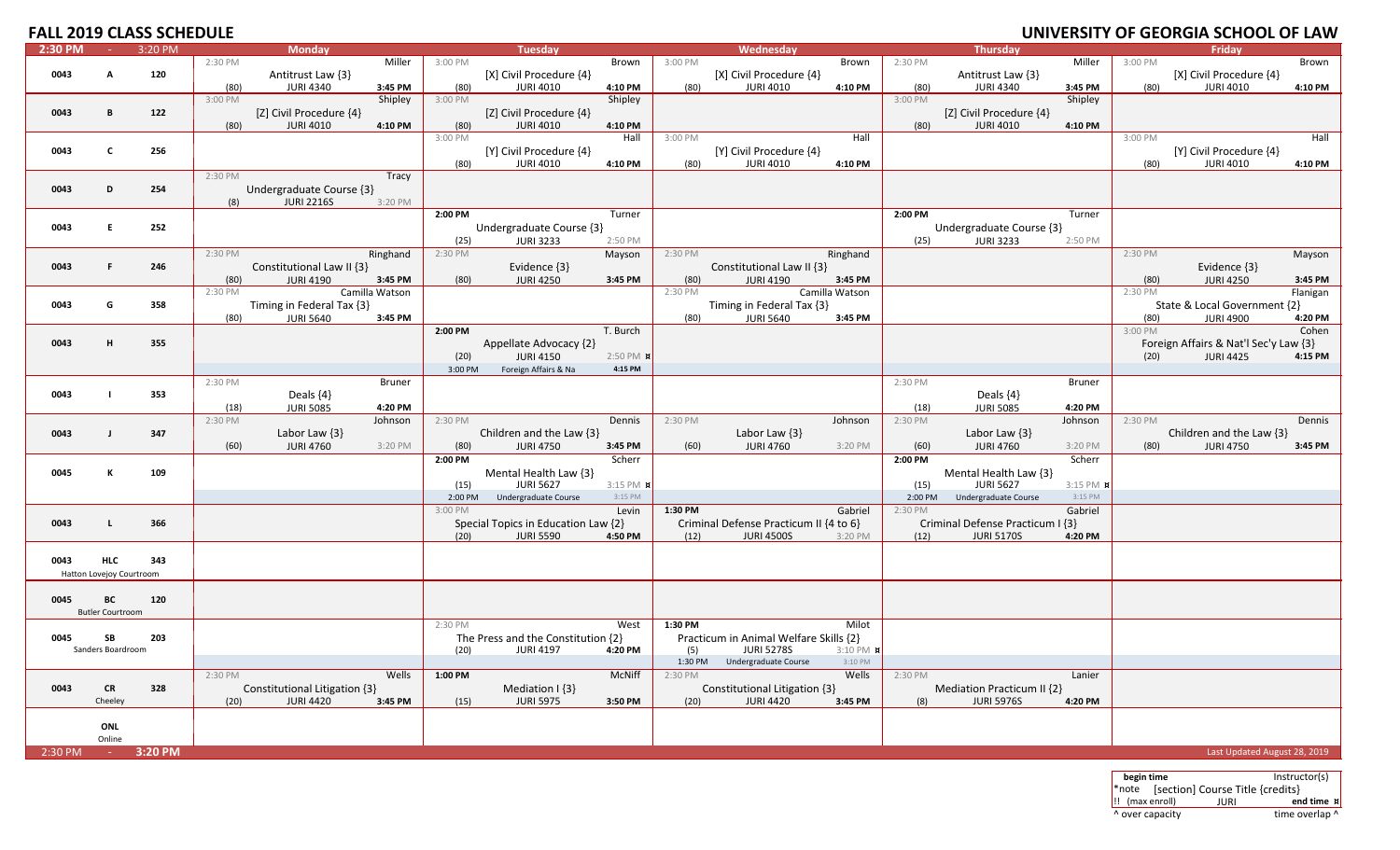# **UNIVERSITY OF GEORGIA SCHOOL OF LAW**

| 3:30 PM | <b>College</b>           | 4:20 PM |         | <b>Monday</b>                       |                |         | <b>Tuesday</b>                        |                  |         | Wednesday                           |                |         | Thursday                         |               |         | Friday                                |          |
|---------|--------------------------|---------|---------|-------------------------------------|----------------|---------|---------------------------------------|------------------|---------|-------------------------------------|----------------|---------|----------------------------------|---------------|---------|---------------------------------------|----------|
|         |                          |         | 2:30 PM |                                     | Miller         | 3:00 PM |                                       | Brown            | 3:00 PM |                                     | Brown          | 2:30 PM |                                  | Miller        | 3:00 PM |                                       | Brown    |
| 0043    | A                        | 120     |         | Antitrust Law {3}                   |                |         | [X] Civil Procedure {4}               |                  |         | [X] Civil Procedure {4}             |                |         | Antitrust Law {3}                |               |         | [X] Civil Procedure {4}               |          |
|         |                          |         | (80)    | <b>JURI 4340</b>                    | 3:45 PM        | (80)    | <b>JURI 4010</b>                      | 4:10 PM          | (80)    | <b>JURI 4010</b>                    | 4:10 PM        | (80)    | <b>JURI 4340</b>                 | 3:45 PM       | (80)    | <b>JURI 4010</b>                      | 4:10 PM  |
|         |                          |         | 3:00 PM |                                     | Shipley        | 3:00 PM |                                       | Shipley          |         |                                     |                | 3:00 PM |                                  | Shipley       |         |                                       |          |
| 0043    | B                        | 122     |         | [Z] Civil Procedure {4}             |                |         | [Z] Civil Procedure {4}               |                  |         |                                     |                |         | [Z] Civil Procedure {4}          |               |         |                                       |          |
|         |                          |         | (80)    | <b>JURI 4010</b>                    | 4:10 PM        | (80)    | <b>JURI 4010</b>                      | 4:10 PM          |         |                                     |                | (80)    | <b>JURI 4010</b>                 | 4:10 PM       |         |                                       |          |
|         |                          |         |         |                                     |                | 3:00 PM |                                       | Hall             | 3:00 PM |                                     | Hall           |         |                                  |               | 3:00 PM |                                       | Hall     |
| 0043    | $\mathbf{C}$             | 256     |         |                                     |                |         | [Y] Civil Procedure {4}               |                  |         | [Y] Civil Procedure {4}             |                |         |                                  |               |         | [Y] Civil Procedure {4}               |          |
|         |                          |         |         |                                     |                | (80)    | <b>JURI 4010</b>                      | 4:10 PM          | (80)    | <b>JURI 4010</b>                    | 4:10 PM        |         |                                  |               | (80)    | <b>JURI 4010</b>                      | 4:10 PM  |
|         |                          |         |         |                                     |                | 3:30 PM |                                       | Hagaman          |         |                                     |                |         |                                  |               |         |                                       |          |
| 0043    | D                        | 254     |         |                                     |                |         | Labor Arbitration {2}                 |                  |         |                                     |                |         |                                  |               |         |                                       |          |
|         |                          |         |         |                                     |                | (18)    | <b>JURI 4770</b>                      | 5:20 PM          |         |                                     |                |         |                                  |               |         |                                       |          |
|         |                          |         |         |                                     |                |         |                                       |                  |         |                                     |                |         |                                  |               |         |                                       |          |
| 0043    | E.                       | 252     |         |                                     |                |         |                                       |                  |         |                                     |                |         |                                  |               |         |                                       |          |
|         |                          |         |         |                                     |                |         |                                       |                  |         |                                     |                |         |                                  |               |         |                                       |          |
|         |                          |         |         |                                     |                |         |                                       |                  |         |                                     |                |         |                                  |               |         |                                       |          |
|         |                          |         | 2:30 PM |                                     | Ringhand       | 2:30 PM |                                       | Mayson           | 2:30 PM |                                     | Ringhand       | 3:30 PM |                                  | Redmon        | 2:30 PM |                                       | Mayson   |
| 0043    | F.                       | 246     |         | Constitutional Law II {3}           |                |         | Evidence {3}                          |                  |         | Constitutional Law II {3}           |                |         | Trial Practice {2}               |               |         | Evidence $\{3\}$                      |          |
|         |                          |         | (80)    | <b>JURI 4190</b>                    | 3:45 PM        | (80)    | <b>JURI 4250</b>                      | 3:45 PM          | (80)    | <b>JURI 4190</b>                    | 3:45 PM        | (20)    | <b>JURI 5040</b>                 | 6:20 PM       | (80)    | <b>JURI 4250</b>                      | 3:45 PM  |
|         |                          |         | 2:30 PM |                                     | Camilla Watson | 3:30 PM |                                       | Fowler           | 2:30 PM |                                     | Camilla Watson | 3:30 PM |                                  | Fowler        | 2:30 PM |                                       | Flanigan |
| 0043    | G                        | 358     |         | Timing in Federal Tax {3}           |                |         | Environmental Law {3}                 |                  |         | Timing in Federal Tax {3}           |                |         | Environmental Law {3}            |               |         | State & Local Government {2}          |          |
|         |                          |         | (80)    | <b>JURI 5640</b>                    | 3:45 PM        | (80)    | <b>JURI 5280</b>                      | 4:45 PM          | (80)    | <b>JURI 5640</b>                    | 3:45 PM        | (80)    | <b>JURI 5280</b>                 | 4:45 PM       | (80)    | <b>JURI 4900</b>                      | 4:20 PM  |
|         |                          |         | 3:30 PM |                                     | Morgan         | 3:00 PM |                                       | Cohen            | 3:30 PM |                                     | Morgan         |         |                                  |               | 3:00 PM |                                       | Cohen    |
| 0043    | H.                       | 355     |         | Anatomy of a M&A Deal {3}           |                |         | Foreign Affairs & Nat'l Sec'y Law {3} |                  |         | Anatomy of a M&A Deal {3}           |                |         |                                  |               |         | Foreign Affairs & Nat'l Sec'y Law {3} |          |
|         |                          |         | (16)    | <b>JURI 4215</b>                    | 4:45 PM        | (20)    | <b>JURI 4425</b>                      | 4:15 PM          | (16)    | <b>JURI 4215</b>                    | 4:45 PM        |         |                                  |               | (20)    | <b>JURI 4425</b>                      | 4:15 PM  |
|         |                          |         | 2:30 PM |                                     | <b>Bruner</b>  | 4:00 PM |                                       | Morgan           |         |                                     |                | 2:30 PM |                                  | <b>Bruner</b> |         |                                       |          |
| 0043    |                          | 353     |         | Deals $\{4\}$                       |                |         | Corporate Counsel Externship {4 to 6} |                  |         |                                     |                |         | Deals $\{4\}$                    |               |         |                                       |          |
|         |                          |         | (18)    | <b>JURI 5085</b>                    | 4:20 PM        | (18)    | <b>JURI 5968S</b>                     | 5:50 PM          |         |                                     |                | (18)    | <b>JURI 5085</b>                 | 4:20 PM       |         |                                       |          |
|         |                          |         | 4:00 PM |                                     | Clutter        | 2:30 PM |                                       | Dennis           | 4:00 PM |                                     | Clutter        |         |                                  |               | 2:30 PM |                                       | Dennis   |
| 0043    |                          | 347     |         | Writing for Judicial Clerkships {2} |                |         | Children and the Law {3}              |                  |         | Writing for Judicial Clerkships {2} |                |         |                                  |               |         | Children and the Law {3}              |          |
|         |                          |         | (20)    | <b>JURI 4088</b>                    | 4:50 PM        | (80)    | <b>JURI 4750</b>                      | 3:45 PM <b>x</b> | (20)    | <b>JURI 4088</b>                    | 4:50 PM        |         |                                  |               | (80)    | <b>JURI 4750</b>                      | 3:45 PM  |
|         |                          |         |         |                                     |                | 4:00 PM | <b>Trial Practice</b>                 | 6:50 PM          |         |                                     |                |         |                                  |               |         |                                       |          |
|         |                          |         | 3:30 PM |                                     | Durkee         |         |                                       |                  | 3:30 PM |                                     | <b>Durkee</b>  |         |                                  |               |         |                                       |          |
| 0045    | к                        | 109     |         | International Environmental Law {3} |                |         |                                       |                  |         | International Environmental Law {3} |                |         |                                  |               |         |                                       |          |
|         |                          |         | (30)    | <b>JURI 5750</b>                    | 4:45 PM        |         |                                       |                  | (30)    | <b>JURI 5750</b>                    | 4:45 PM        |         |                                  |               |         |                                       |          |
|         |                          |         | 4:00 PM |                                     | A. Trimble     | 3:00 PM |                                       | Levin            | 4:00 PM |                                     | A. Trimble     | 2:30 PM |                                  | Gabriel       |         |                                       |          |
| 0043    | $\mathsf{L}$             | 366     |         | Criminal Law Drafting {2}           |                |         | Special Topics in Education Law {2}   |                  |         | Criminal Law Drafting {2}           |                |         | Criminal Defense Practicum I {3} |               |         |                                       |          |
|         |                          |         | (20)    | <b>JURI 4278</b>                    | 4:50 PM        | (20)    | <b>JURI 5590</b>                      | 4:50 PM          | (20)    | <b>JURI 4278</b>                    | 4:50 PM        | (12)    | <b>JURI 5170S</b>                | 4:20 PM       |         |                                       |          |
|         |                          |         |         |                                     |                |         |                                       |                  |         |                                     |                | 3:30 PM |                                  | Redmon        |         |                                       |          |
| 0043    | <b>HLC</b>               | 343     |         |                                     |                |         |                                       |                  |         |                                     |                |         | Trial Practice {2}               |               |         |                                       |          |
|         | Hatton Lovejoy Courtroom |         |         |                                     |                |         |                                       |                  |         |                                     |                | (20)    | <b>JURI 5040</b>                 | 6:20 PM       |         |                                       |          |
|         |                          |         |         |                                     |                | 4:00 PM |                                       | Casey            |         |                                     |                |         |                                  |               |         |                                       |          |
| 0045    | BC                       | 120     |         |                                     |                |         | Trial Practice {2}                    |                  |         |                                     |                |         |                                  |               |         |                                       |          |
|         | <b>Butler Courtroom</b>  |         |         |                                     |                | (20)    | <b>JURI 5040</b>                      | 6:50 PM          |         |                                     |                |         |                                  |               |         |                                       |          |
|         |                          |         |         |                                     |                | 2:30 PM |                                       | West             |         |                                     |                | 3:30 PM |                                  | Scartz        |         |                                       |          |
| 0045    | <b>SB</b>                | 203     |         |                                     |                |         | The Press and the Constitution {2}    |                  |         |                                     |                |         | Family Justice Clinic {4 to 6}   |               |         |                                       |          |
|         | Sanders Boardroom        |         |         |                                     |                | (20)    | <b>JURI 4197</b>                      | 4:20 PM          |         |                                     |                | (8)     | <b>JURI 5140S</b>                | 5:20 PM       |         |                                       |          |
|         |                          |         | 2:30 PM |                                     | Wells          | 1:00 PM |                                       | <b>McNiff</b>    | 2:30 PM |                                     | Wells          | 2:30 PM |                                  | Lanier        |         |                                       |          |
| 0043    | <b>CR</b>                | 328     |         | Constitutional Litigation {3}       |                |         | Mediation $ \{3\} $                   |                  |         | Constitutional Litigation {3}       |                |         | Mediation Practicum II {2}       |               |         |                                       |          |
|         | Cheeley                  |         | (20)    | <b>JURI 4420</b>                    | 3:45 PM        | (15)    | <b>JURI 5975</b>                      | 3:50 PM <b>x</b> | (20)    | <b>JURI 4420</b>                    | 3:45 PM        | (8)     | <b>JURI 5976S</b>                | 4:20 PM       |         |                                       |          |
|         |                          |         |         |                                     |                | 4:00 PM | Public Interest Prac                  | 5:50 PM          |         |                                     |                |         |                                  |               |         |                                       |          |
|         |                          |         |         |                                     |                |         |                                       |                  |         |                                     |                |         |                                  |               |         |                                       |          |
|         | ONL                      |         |         |                                     |                |         |                                       |                  |         |                                     |                |         |                                  |               |         |                                       |          |
|         | Online                   |         |         |                                     |                |         |                                       |                  |         |                                     |                |         |                                  |               |         |                                       |          |
| 3:30 PM | <b>Contractor</b>        | 4:20 PM |         |                                     |                |         |                                       |                  |         |                                     |                |         |                                  |               |         | Last Updated August 28, 2019          |          |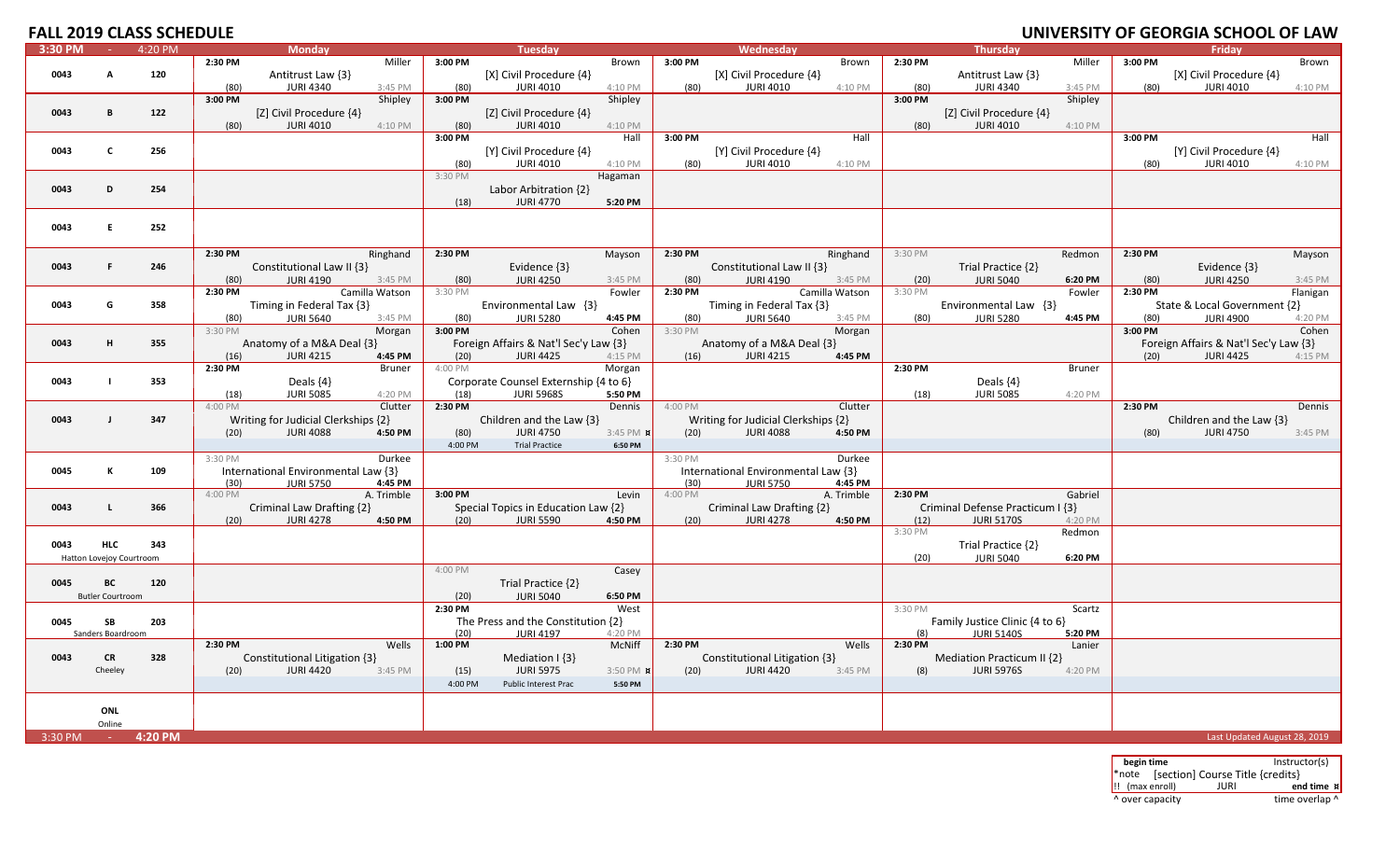## **UNIVERSITY OF GEORGIA SCHOOL OF LAW**

| 4:30 PM             |                                        | 5:20 PM | <b>Monday</b>                                                                                    | <b>Tuesday</b>                                                                                     | Wednesday                                                                                        | <b>Thursday</b>                                                                            | Friday                       |
|---------------------|----------------------------------------|---------|--------------------------------------------------------------------------------------------------|----------------------------------------------------------------------------------------------------|--------------------------------------------------------------------------------------------------|--------------------------------------------------------------------------------------------|------------------------------|
| 0043                | A                                      | 120     |                                                                                                  |                                                                                                    |                                                                                                  |                                                                                            |                              |
| 0043                | B                                      | 122     |                                                                                                  |                                                                                                    |                                                                                                  |                                                                                            |                              |
| 0043                | C                                      | 256     |                                                                                                  |                                                                                                    |                                                                                                  |                                                                                            |                              |
| 0043                | D                                      | 254     |                                                                                                  | 3:30 PM<br>Hagaman<br>Labor Arbitration {2}<br><b>JURI 4770</b><br>(18)<br>5:20 PM                 |                                                                                                  |                                                                                            |                              |
| 0043                | E.                                     | 252     |                                                                                                  | 4:30 PM<br>Redmon<br>Prosecution II {3 to 6}<br><b>JURI 5160S</b><br>(25)<br>6:20 PM               | 4:30 PM<br>Grant<br>Civil Externship I {4 to 6}<br><b>JURI 5970S</b><br>6:20 PM<br>(25)          |                                                                                            |                              |
| 0043                | F.                                     | 246     |                                                                                                  |                                                                                                    |                                                                                                  | 3:30 PM<br>Redmon<br>Trial Practice {2}<br><b>JURI 5040</b><br>6:20 PM<br>(20)             |                              |
| 0043                | G                                      | 358     |                                                                                                  | 3:30 PM<br>Fowler<br>Environmental Law {3}<br>(80)<br><b>JURI 5280</b><br>4:45 PM                  |                                                                                                  | 3:30 PM<br>Fowler<br>Environmental Law {3}<br>(80)<br><b>JURI 5280</b><br>4:45 PM          |                              |
| 0043                | H                                      | 355     | 3:30 PM<br>Morgan<br>Anatomy of a M&A Deal {3}<br><b>JURI 4215</b><br>4:45 PM<br>(16)            |                                                                                                    | 3:30 PM<br>Morgan<br>Anatomy of a M&A Deal {3}<br>4:45 PM<br>(16)<br><b>JURI 4215</b>            | 4:30 PM<br>Magee<br>Military Law {2}<br><b>JURI 4390</b><br>(30)<br>6:20 PM                |                              |
| 0043                |                                        | 353     |                                                                                                  | 4:00 PM<br>Morgan<br>Corporate Counsel Externship {4 to 6}<br><b>JURI 5968S</b><br>(18)<br>5:50 PM | 4:30 PM<br>Schueneman<br>International Taxation {2}<br><b>JURI 4710</b><br>(20)<br>6:20 PM       |                                                                                            |                              |
| 0043                | $\blacksquare$                         | 347     | 4:00 PM<br>Clutter<br>Writing for Judicial Clerkships {2}<br><b>JURI 4088</b><br>(20)<br>4:50 PM | 4:00 PM<br>Casey<br>Trial Practice {2}<br><b>JURI 5040</b><br>(20)<br>6:50 PM                      | 4:00 PM<br>Clutter<br>Writing for Judicial Clerkships {2}<br><b>JURI 4088</b><br>(20)<br>4:50 PM |                                                                                            |                              |
| 0045                | К                                      | 109     | 3:30 PM<br>Durkee<br>International Environmental Law {3}<br><b>JURI 5750</b><br>(30)<br>4:45 PM  |                                                                                                    | 3:30 PM<br>Durkee<br>International Environmental Law {3}<br>(30)<br><b>JURI 5750</b><br>4:45 PM  |                                                                                            |                              |
| 0043                | L.                                     | 366     | 4:00 PM<br>A. Trimble<br>Criminal Law Drafting {2}<br>(20)<br><b>JURI 4278</b><br>4:50 PM        | 3:00 PM<br>Levin<br>Special Topics in Education Law {2}<br>(20)<br><b>JURI 5590</b><br>4:50 PM     | 4:00 PM<br>A. Trimble<br>Criminal Law Drafting {2}<br><b>JURI 4278</b><br>(20)<br>4:50 PM        |                                                                                            |                              |
| 0043                | <b>HLC</b><br>Hatton Lovejoy Courtroom | 343     |                                                                                                  |                                                                                                    |                                                                                                  | 3:30 PM<br>Redmon<br>Trial Practice {2}<br><b>JURI 5040</b><br>(20)<br>6:20 PM             |                              |
| 0045                | ВC<br><b>Butler Courtroom</b>          | 120     |                                                                                                  | 4:00 PM<br>Casey<br>Trial Practice {2}<br><b>JURI 5040</b><br>6:50 PM<br>(20)                      |                                                                                                  |                                                                                            |                              |
| 0045                | <b>SB</b><br>Sanders Boardroom         | 203     |                                                                                                  |                                                                                                    |                                                                                                  | 3:30 PM<br>Scartz<br>Family Justice Clinic {4 to 6}<br><b>JURI 5140S</b><br>5:20 PM<br>(8) |                              |
| 0043                | <b>CR</b><br>Cheeley                   | 328     |                                                                                                  | 4:00 PM<br>Grant<br>Public Interest Practicum {3}<br><b>JURI 5960S</b><br>5:50 PM<br>(10)          |                                                                                                  |                                                                                            |                              |
|                     | ONL<br>Online                          |         |                                                                                                  |                                                                                                    |                                                                                                  |                                                                                            |                              |
| $4:30 \text{ PM}$ - |                                        | 5:20 PM |                                                                                                  |                                                                                                    |                                                                                                  |                                                                                            | Last Updated August 28, 2019 |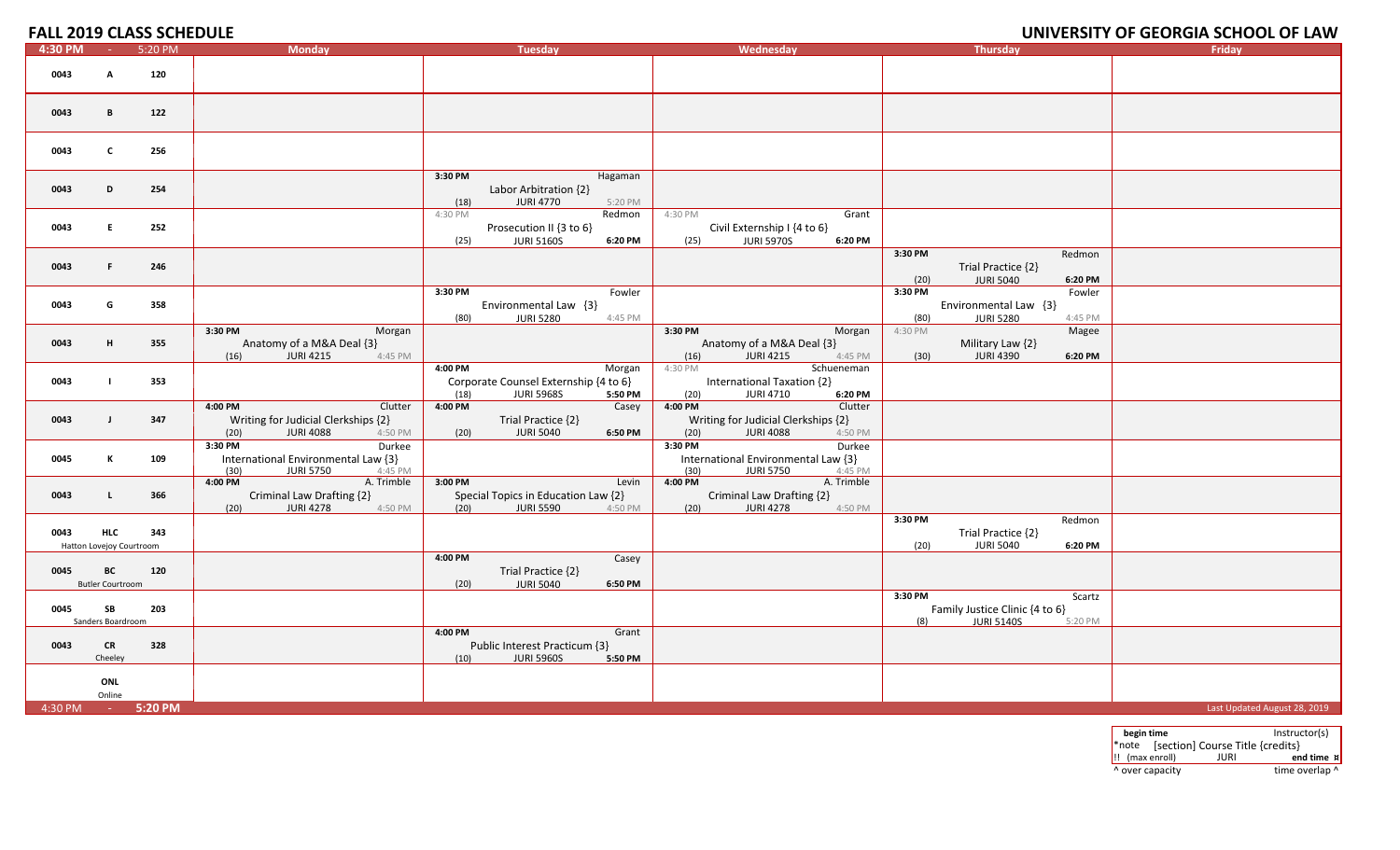## **UNIVERSITY OF GEORGIA SCHOOL OF LAW**

| 5:30 PM           | $\sim 100$                             | 6:20 PM | <b>Monday</b>   | <b>Tuesday</b>                                                                  | Wednesday                                                                                  | Thursday                                                                       | Friday                       |
|-------------------|----------------------------------------|---------|-----------------|---------------------------------------------------------------------------------|--------------------------------------------------------------------------------------------|--------------------------------------------------------------------------------|------------------------------|
| 0043              | A                                      | 120     |                 |                                                                                 |                                                                                            |                                                                                |                              |
| 0043              | B                                      | 122     |                 |                                                                                 |                                                                                            |                                                                                |                              |
| 0043              | $\mathbf{c}$                           | 256     |                 |                                                                                 |                                                                                            |                                                                                |                              |
| 0043              | D                                      | 254     |                 |                                                                                 | 5:30 PM<br>Scherr<br>Veterans Legal Clinic {2 to 6}<br>(8)<br><b>JURI 5977S</b><br>7:20 PM |                                                                                |                              |
| 0043              | Е.                                     | 252     | 4:30 PM<br>(25) | Redmon<br>Prosecution II {3 to 6}<br><b>JURI 5160S</b><br>6:20 PM               | 4:30 PM<br>Grant<br>Civil Externship I {4 to 6}<br><b>JURI 5970S</b><br>(25)<br>6:20 PM    |                                                                                |                              |
| 0043              | F.                                     | 246     |                 |                                                                                 |                                                                                            | 3:30 PM<br>Redmon<br>Trial Practice {2}<br><b>JURI 5040</b><br>(20)<br>6:20 PM |                              |
| 0043              | G                                      | 358     |                 |                                                                                 |                                                                                            |                                                                                |                              |
| 0043              | H                                      | 355     |                 |                                                                                 |                                                                                            | 4:30 PM<br>Magee<br>Military Law {2}<br>JURI 4390<br>(30)<br>6:20 PM           |                              |
| 0043              |                                        | 353     | 4:00 PM<br>(18) | Morgan<br>Corporate Counsel Externship {4 to 6}<br><b>JURI 5968S</b><br>5:50 PM | Schueneman<br>4:30 PM<br>International Taxation {2}<br>(20)<br><b>JURI 4710</b><br>6:20 PM |                                                                                |                              |
| 0043              | $\mathbf{J}$                           | 347     | 4:00 PM<br>(20) | Casey<br>Trial Practice {2}<br><b>JURI 5040</b><br>6:50 PM                      |                                                                                            |                                                                                |                              |
| 0045              | К                                      | 109     |                 |                                                                                 |                                                                                            |                                                                                |                              |
| 0043              | $\mathbf{L}$                           | 366     |                 |                                                                                 |                                                                                            |                                                                                |                              |
| 0043              | <b>HLC</b><br>Hatton Lovejoy Courtroom | 343     |                 |                                                                                 |                                                                                            | 3:30 PM<br>Redmon<br>Trial Practice {2}<br><b>JURI 5040</b><br>(20)<br>6:20 PM |                              |
| 0045              | BC<br><b>Butler Courtroom</b>          | 120     | 4:00 PM<br>(20) | Casey<br>Trial Practice {2}<br><b>JURI 5040</b><br>6:50 PM                      |                                                                                            |                                                                                |                              |
| 0045              | <b>SB</b><br>Sanders Boardroom         | 203     |                 |                                                                                 |                                                                                            |                                                                                |                              |
| 0043              | <b>CR</b><br>Cheeley                   | 328     | 4:00 PM<br>(10) | Grant<br>Public Interest Practicum {3}<br><b>JURI 5960S</b><br>5:50 PM          |                                                                                            |                                                                                |                              |
|                   | ONL<br>Online                          |         |                 |                                                                                 |                                                                                            |                                                                                |                              |
| 5:30 PM - 6:20 PM |                                        |         |                 |                                                                                 |                                                                                            |                                                                                | Last Updated August 28, 2019 |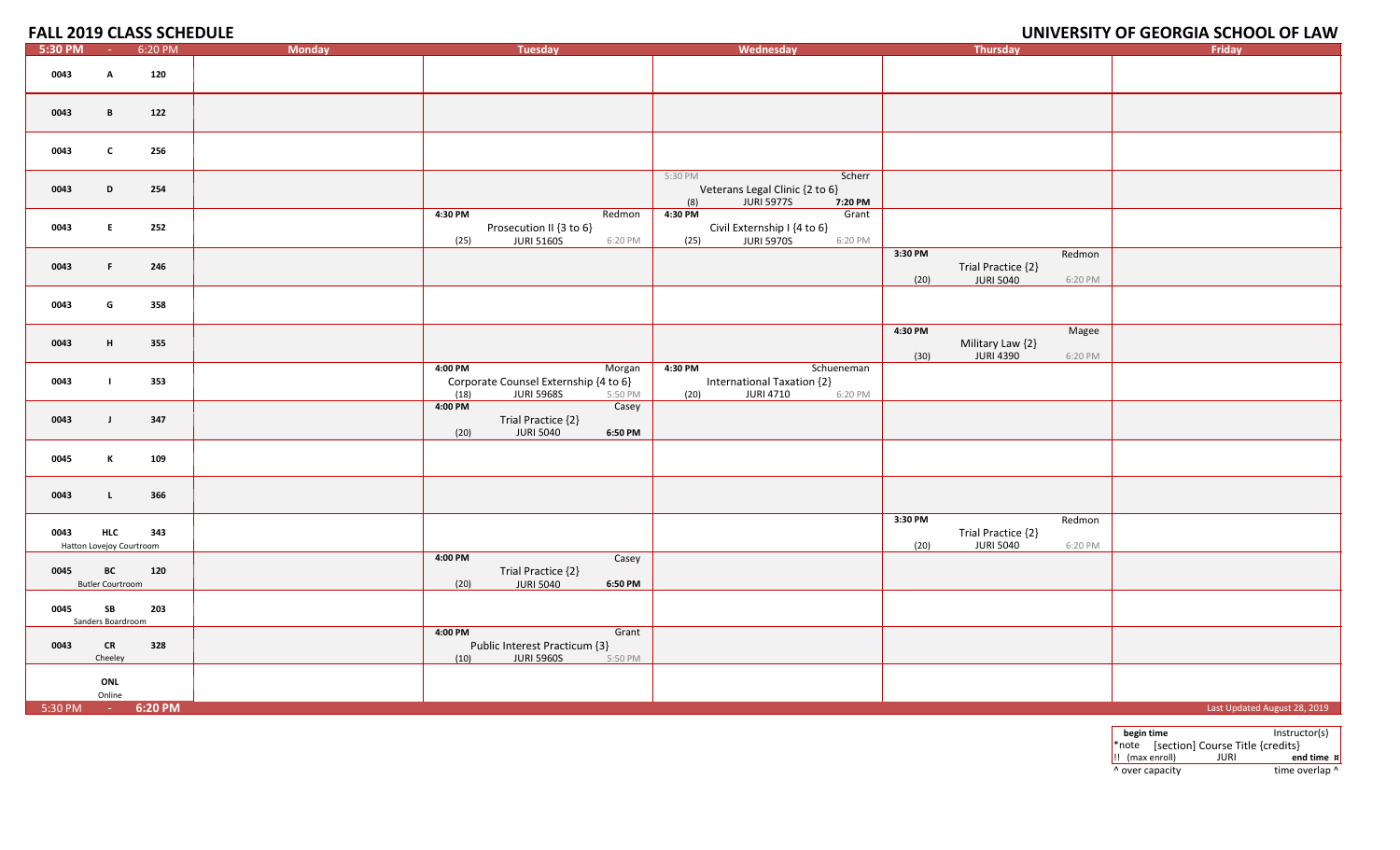## **UNIVERSITY OF GEORGIA SCHOOL OF LAW**

| 6:30 PM | <b>Contract</b>               | 7:20 PM                         | Monday | Tuesday                                                                       | Wednesday                                                                                  | Thursday | Friday                       |
|---------|-------------------------------|---------------------------------|--------|-------------------------------------------------------------------------------|--------------------------------------------------------------------------------------------|----------|------------------------------|
| 0043    | $\mathbf{A}$                  | 120                             |        |                                                                               |                                                                                            |          |                              |
| 0043    | $\mathbf{B}$                  | 122                             |        |                                                                               |                                                                                            |          |                              |
| 0043    | $\mathbf{c}$                  | 256                             |        |                                                                               |                                                                                            |          |                              |
| 0043    | D                             | 254                             |        |                                                                               | Scherr<br>5:30 PM<br>Veterans Legal Clinic {2 to 6}<br>(8)<br><b>JURI 5977S</b><br>7:20 PM |          |                              |
| 0043    | E                             | 252                             |        |                                                                               |                                                                                            |          |                              |
| 0043    | $\mathbf{F}$ .                | 246                             |        |                                                                               |                                                                                            |          |                              |
| 0043    | G                             | 358                             |        |                                                                               |                                                                                            |          |                              |
| 0043    | H                             | 355                             |        |                                                                               |                                                                                            |          |                              |
| 0043    | $\mathbf{L}$                  | 353                             |        |                                                                               |                                                                                            |          |                              |
| 0043    | $\mathbf{J}$                  | 347                             |        | 4:00 PM<br>Casey<br>Trial Practice {2}<br><b>JURI 5040</b><br>(20)<br>6:50 PM |                                                                                            |          |                              |
| 0045    | K                             | 109                             |        |                                                                               |                                                                                            |          |                              |
| 0043    | $\mathbf{L}$                  | 366                             |        |                                                                               |                                                                                            |          |                              |
| 0043    | <b>HLC</b>                    | 343<br>Hatton Lovejoy Courtroom |        |                                                                               |                                                                                            |          |                              |
| 0045    | BC<br><b>Butler Courtroom</b> | 120                             |        | 4:00 PM<br>Casey<br>Trial Practice {2}<br><b>JURI 5040</b><br>(20)<br>6:50 PM |                                                                                            |          |                              |
| 0045    | SB<br>Sanders Boardroom       | 203                             |        |                                                                               |                                                                                            |          |                              |
| 0043    | CR<br>Cheeley                 | 328                             |        |                                                                               |                                                                                            |          |                              |
|         | ONL<br>Online                 |                                 |        |                                                                               |                                                                                            |          |                              |
|         |                               | 6:30 PM - 7:20 PM               |        |                                                                               |                                                                                            |          | Last Updated August 28, 2019 |

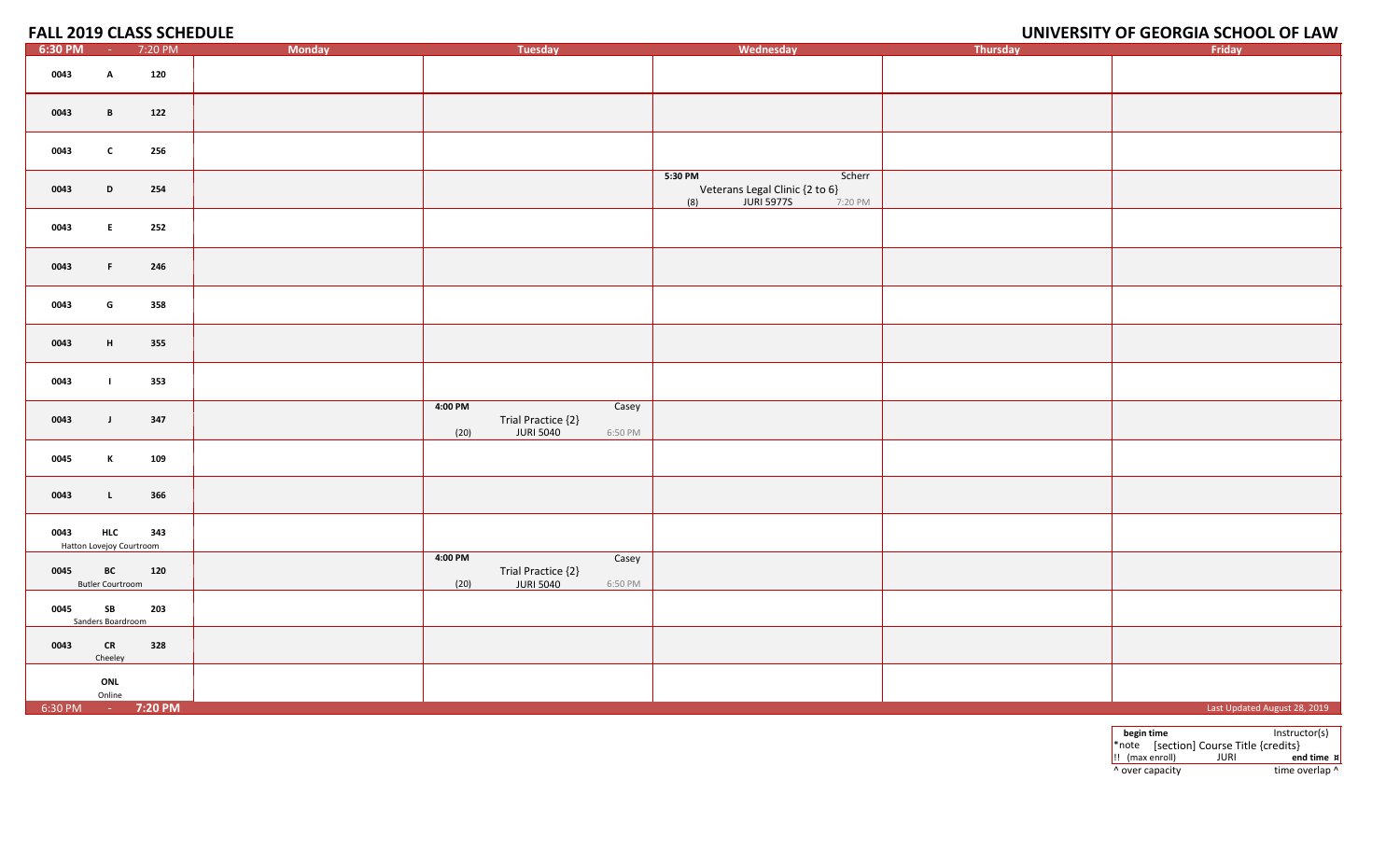#### **Mini-course information:**

• The following mini-courses will be offered. Registration via point allocation **unless other process is noted in "Meeting Info" section.**

| <b>JURI</b> | <b>CRN</b> | <b>Mini-Course Title</b>                                           | Instructor(s)   | <b>Hrs</b> | <b>Seats</b> | <b>Meeting info</b>                                                                                                                                                                                                                                                                                                                                                                                                             |
|-------------|------------|--------------------------------------------------------------------|-----------------|------------|--------------|---------------------------------------------------------------------------------------------------------------------------------------------------------------------------------------------------------------------------------------------------------------------------------------------------------------------------------------------------------------------------------------------------------------------------------|
| 5595        | 43203      | Cybersecurity                                                      | Sumner          |            | 30           | Course will meet September 23-27 from 4:30PM-7:00PM<br>in Classroom C (Hirsch 256)                                                                                                                                                                                                                                                                                                                                              |
| 5595        | 39628      | <b>Fiduciary Law: Emerging</b><br><b>Issues and New Directions</b> | Gallanis/Milot  |            | 80           | Prereq or co-req: Trusts & Estates I. The first four classes<br>will be taught <i>August 20-23 from 4:30-6:00 p.m in</i><br>Classroom B (Hirsch 122) by Prof. Tom Gallanis, the<br>Visiting Verner F. Chaffin Chair in Fiducuary Law. The<br>remaining classes will be taught by Prof. Milot August 26<br>& 29, and September 5 & 9 from 4:30-6:00 p.m. in<br>Classroom B (Hirsch 122). The course will be graded<br>pass/fail. |
| 4581        | 39233      | Persuading the Judge and Jury                                      | T. Burch/Jordan |            | 20           | Will meet in the Butler Courtroom in Rusk Hall on the<br>following dates: Sept. 13 (12-1:20); Sept. 18 (12-2:50);<br>Sept. 19 (12-2:50); Sept. 20 (12-1:50; 6-7:50); Sept. 23<br>$(12-1:20)$                                                                                                                                                                                                                                    |
| 5955        | <b>TBD</b> | Georgia Trial Court Practice                                       | Casey/Bradford  |            | 20           | The course will meet on Wednesdays in the Hatton<br>Lovejoy Courtroom in Hirsch Hall, 10:30-11:50AM,<br>August 28-October 23.                                                                                                                                                                                                                                                                                                   |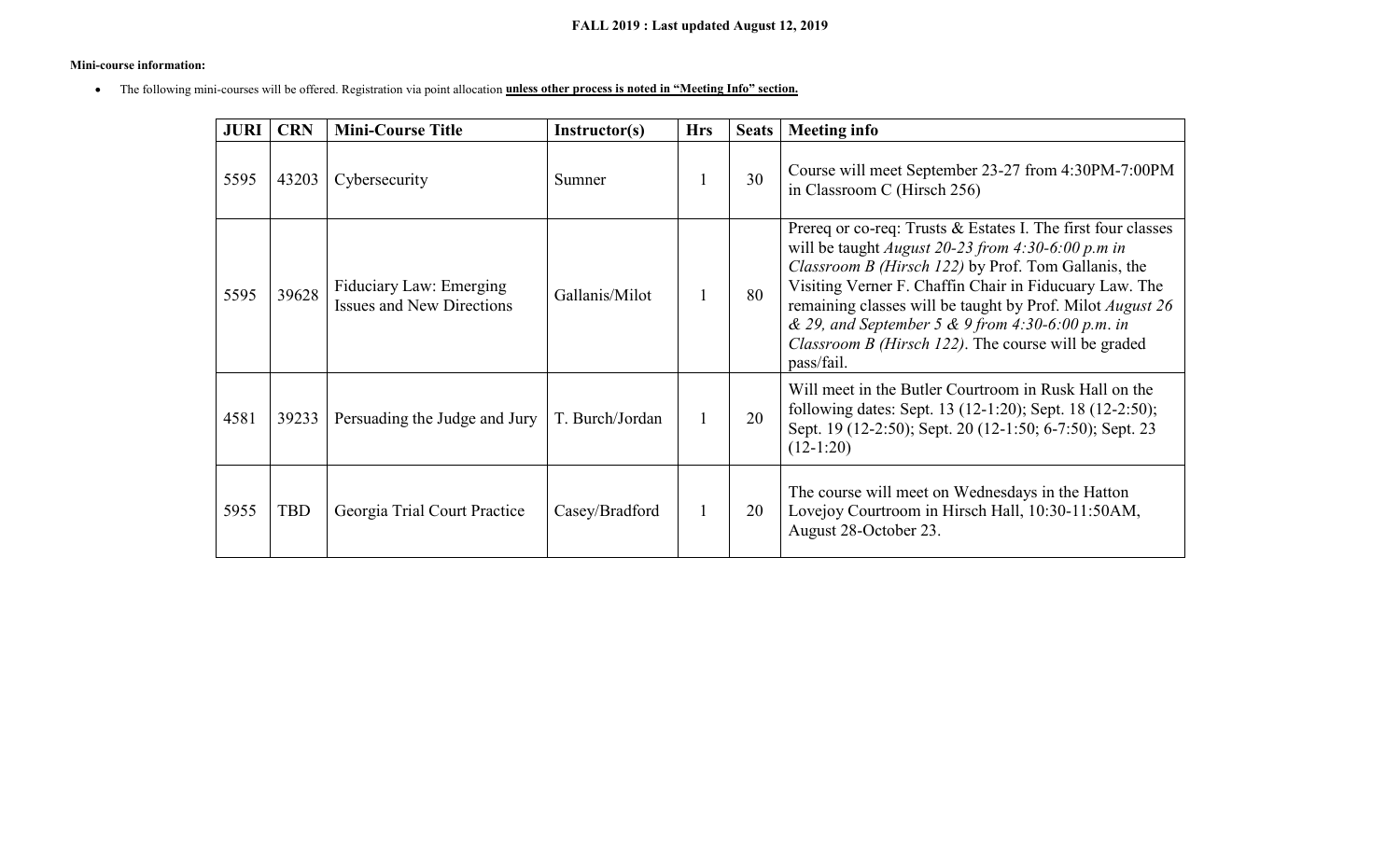#### **FALL 2019 : Last updated August 12, 2019**

#### **Mini-course information – registration via application only unless otherwise noted:**

- JURI 5595 Cybersecurity [Sumner] will meet September 23-27 from 4:30PM-7:00PM in Classroom C (Hirsch 256)
- JURI 5595 Fiduciary Law: Emerging Issues and New Directions [Gallanis/Milot] first four classes will be taught Aug. 20-23 from 4:30-6:00 p.m. in Classroom B (Hirsch 122) by Prof. Tom Gallanis; remaining classes taught Prof. Milot, August 26 & 29,

and September 5 & 9 from 4:30-6:00 p.m. in Classroom B (Hirsch 122).

- JURI 4581 Persuading the Judge and Jury [T. Burch/Jordan] will meet in the Butler Courtroom on the following dates: Sept. 13 (12-1:20); Sept. 18 (12-2:50); Sept. 19 (12-2:50); Sept. 20 (12-1:50; 6-7:50); Sept. 23 (12-1:2
- JURI 5595 Georgia Trial Court Practice [Casey/Bradford] will meet in Hatton Lovejoy Courtroom in Hirsch Hall on Wednesdays from 10:30-11:50AM, August 28-October 23

#### **Meeting times for the following courses TBD and may be coordinated with students after registration but before the conclusion of the Drop/Add period:**

- JURI 4155S Appellate Litigation Clinic I [Burch, T.]
- JURI 4216S Business Law Practicum [Tracy]
- JURI 5310S Capital Assistance Project [Nesset]
- JURI 5761S CEASE Clinic [Hetherington]
- JURI 5628S Community Health Law Partnership Clinic [Cade]
- JURI 5289S Environmental Law Practicum [Fowler]
- JURI 5278S Practicum in Animal Welfare Skills [Milot]
- JURI 5972 D.C. Law in Practice [Heywood]

#### **Students also may earn credit for participation in:**

- JURI 5046 Hulsey-Gambrell Moot Court Competition [Casey/McNiff]
- JURI 5041 International Advocacy Seminar [Doty]
- JURI 5041 International Advocacy Seminar [Rutledge]
- JURI 5047 Mock Trial Competition [Casey/McNiff]
- JURI 5042 Moot Court Competition [Casey/McNiff]
- JURI 5044 Negotiation Competition [Morgan]